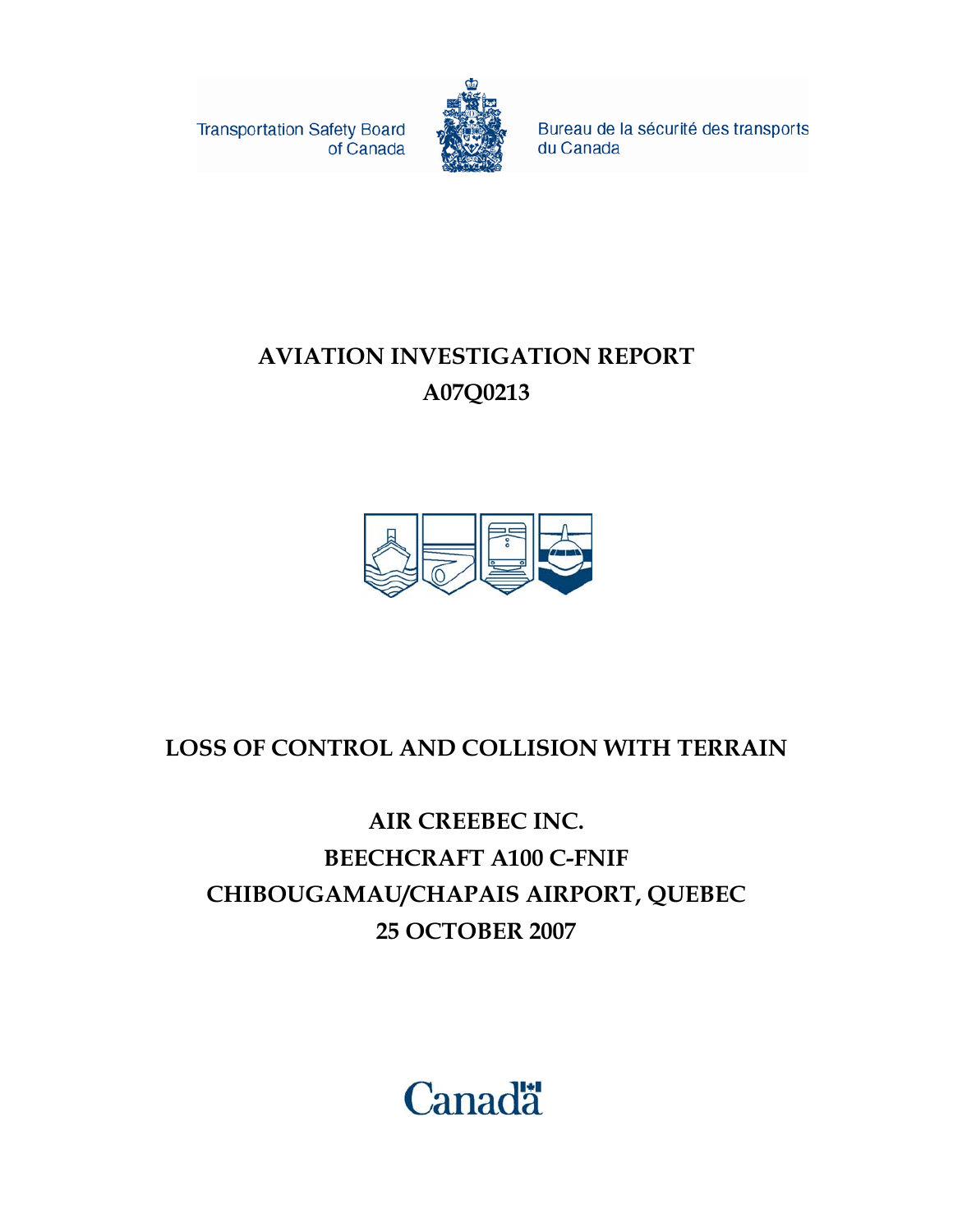The Transportation Safety Board of Canada (TSB) investigated this occurrence for the purpose of advancing transportation safety. It is not the function of the Board to assign fault or determine civil or criminal liability.

### Aviation Investigation Report

Loss of Control and Collision with Terrain

Air Creebec Inc. Beechcraft A100 C-FNIF Chibougamau/Chapais Airport, Quebec 25 October 2007

Report Number A07Q0213

### *Summary*

The Beechcraft A100 (registration C-FNIF, serial number B-178), operated by Air Creebec Inc. on flight CRQ 501, was on a flight following instrument flight rules between Val-d'Or, Quebec, and Chibougamau/Chapais, Quebec, with two pilots on board. The aircraft flew a non-precision approach on Runway 05 of the Chibougamau/Chapais Airport, followed by a go-around. On the second approach, the aircraft descended below the cloud cover to the left of the runway centreline. A right turn was made to direct the aircraft towards the runway, followed by a steep left turn to line up with the runway centreline.

Following this last turn, the aircraft struck the runway at about 500 feet from the threshold. A fire broke out when the impact occurred and the aircraft continued for almost 400 feet before stopping about 50 feet north of the runway. The first responders tried to control the fire using portable fire extinguishers but were not successful. The Chibougamau and Chapais fire departments arrived on the scene at about 0926 eastern daylight time, which was about 26 minutes after the crash. The aircraft was destroyed by the fire. The two pilots suffered fatal injuries.

*Ce rapport est également disponible en français.*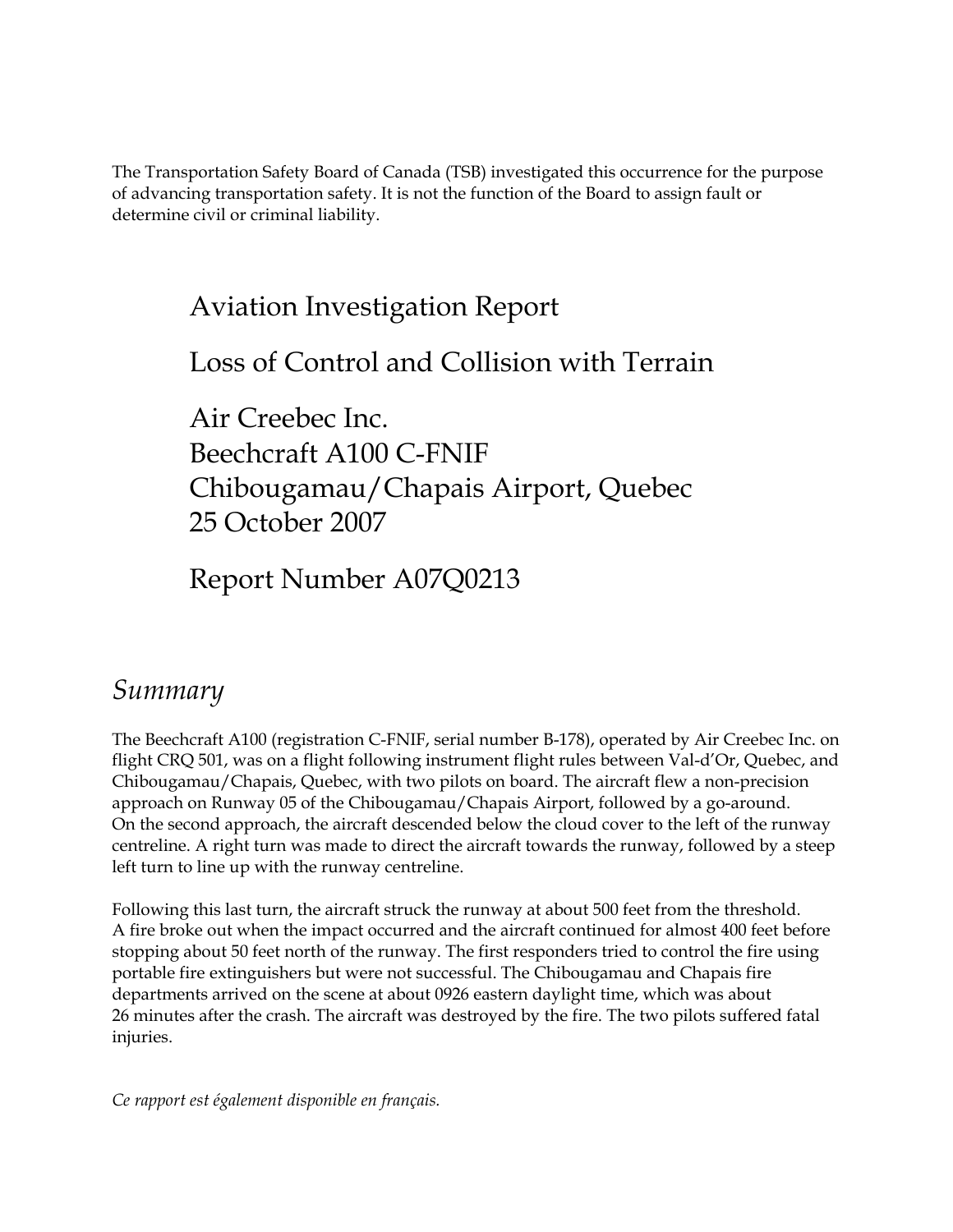### *Other Factual Information*

#### *Company Information*

Air Creebec Inc. holds a valid operations certificate (number 8582). At the time of the occurrence, the company was operating a fleet of 18 aircraft: one Beechcraft 1900D, three Embraer 110s, three HS-748s, eight DHC-8s and three Beechcraft A100s. Depending on the type of aircraft used, operations are carried out in compliance with Subparts 3, 4, and 5 of Part VII of the *Canadian Aviation Regulations* (CARs) 1. In this occurrence, the aircraft was being used in compliance with Subpart 3.

#### *Aircraft Information*

The aircraft was certified, equipped, and maintained in accordance with existing regulations and approved procedures. There was no evidence found of any airframe failure or system malfunction during the flight.

The aircraft was equipped with a cockpit voice recorder (CVR), model Universal CVR 30B. The CVR was removed from the aircraft and sent to the TSB Engineering Laboratory for analysis. The recorded information and conversations made it possible to retrace the events of the last 30 minutes of the flight before the occurrence.

#### *Flight Crew Information*

 $\ddot{\phantom{a}}$ 

The flight crew was certified and qualified for the flight in accordance with existing regulations. The pilot-in-command had been employed with the company since 05 July 2007. He had a total of about 1800 flying hours, including 122.9 hours on the Beechcraft A100 as pilot-in-command. He had performed his last line check on 23 September 2007. Prior to joining Air Creebec, he had worked in the West Indies as pilot-in-command on the BN 2A-26 and as co-pilot on the DHC-6, on which he had 403 and 530 flying hours, respectively, mainly in visual flight conditions.

The co-pilot had been employed with the company since 11 June 2007 and had a total of about 1022 flying hours, including 71.9 hours on the Beechcraft A100. He had performed his line check on 22 August 2007. When he joined the company, he already had about 950 flying hours, including 31 hours on twin-engine aircraft. Almost all of his flying experience had been in visual flight conditions.

Both pilots passed the initial pilot proficiency check (PPC) on the Beechcraft A100 as well as the renewal of their instrument flight rating on 25 July 2007. Also, they completed crew resource management (CRM) training on 11 June 2007. CRM training consists of a number of elements, notably communication, teamwork, decision making and judgment, workload management, and situational awareness.

<sup>&</sup>lt;sup>1</sup> See Appendix C, Glossary, for a list of abbreviations and acronyms.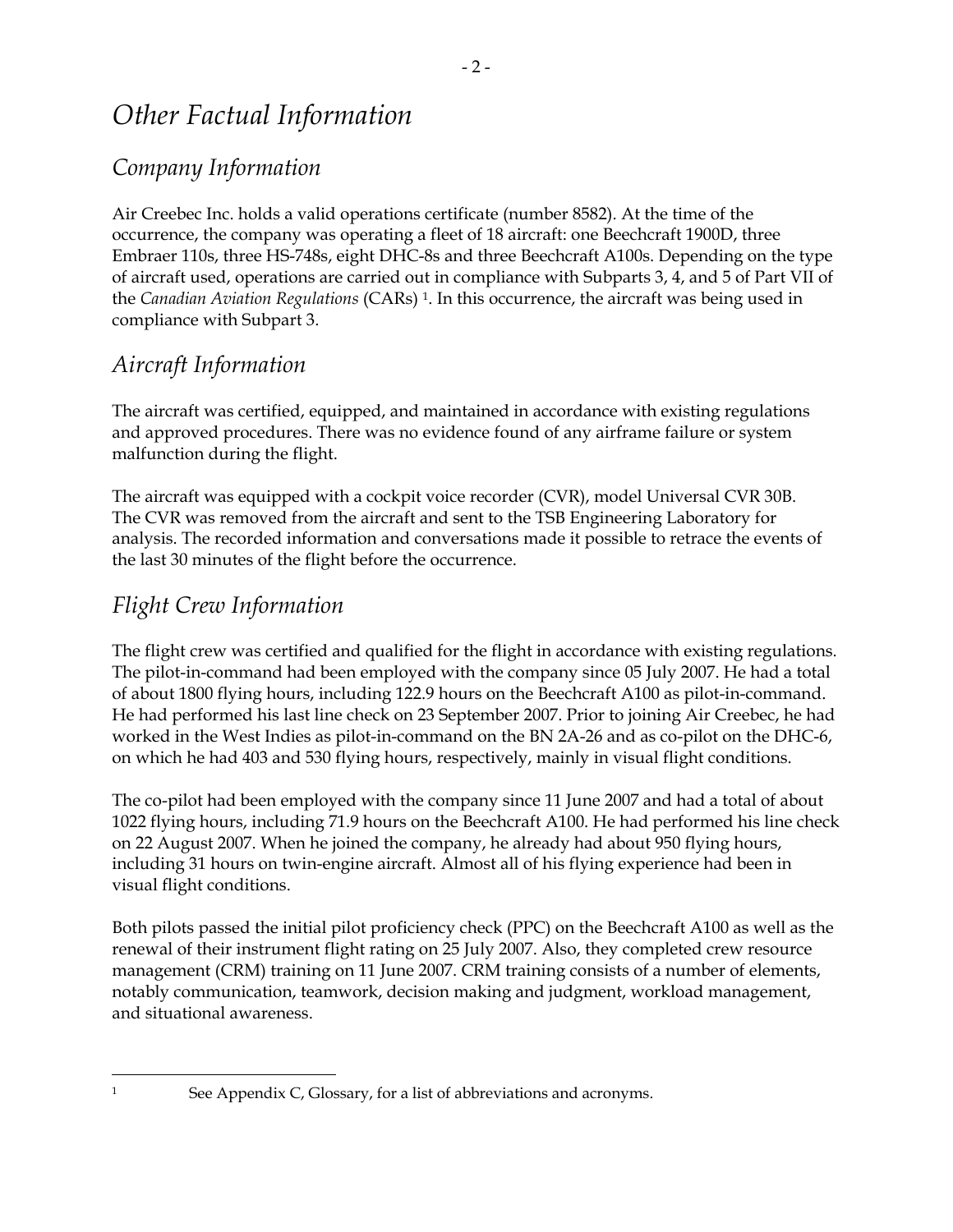There is a shortage of pilots in the aviation industry, not only in Canada but around the world. The International Air Transport Association has warned the world's airlines of a serious lack of pilots if the industry and governments do not work together to change training and qualification methods. This shortage is making it increasingly difficult for operators to find experienced pilots.

#### *History of the Flight*

In the days leading up to the accident, the pilot-in-command had three days off and the co-pilot had six days off. They had worked together as flight crew members three times since they were hired. On the day of the accident, both pilots arrived at work at about 0445<sup>2</sup> or one hour before the initially scheduled departure time. There was no indication that the crew was not fit to fly. Because of the weather conditions in Chibougamau/Chapais, the dispatcher, jointly with the pilot-in-command, delayed the departure from Val-d'Or. The aircraft took off from Val-d'Or at 0800.

According to the planned route, the crew was to go to Chibougamau/Chapais to pick up two passengers before going to Bagotville, Quebec. The return to Val-d'Or was scheduled for 1810.

The aircraft took off from Val-d'Or with the two pilots on board and enough fuel to fly for about five hours. The weight and centre of gravity of the aircraft were within the limits prescribed by the manufacturer. Most of the flight was carried out above the cloud layer at an altitude of 15 000 feet above sea level (asl). No anomalies were reported by the crew. The copilot seated on the right was the pilot flying (PF) and the pilot-in-command was the pilot not flying (PNF).

Before starting the descent, the flight crew had planned to fly an approach for Runway 23. The surface wind reported was 260 degrees at 5 knots. The pilot-in-command started programming the RNAV (GNSS) RWY 23 3 approach in one of the global positioning systems (GPSs) installed on board. The intent was to carry out an RNAV (GNSS) approach and monitor the raw data from the automatic direction finder (ADF) 4. A few minutes later, to shorten the flight, the flight crew opted for a direct approach to Runway 05 because the surface wind at Chibougamau/Chapais was light.

At approximately 0833, on the en route frequency 126.7 MHz, the crew advised Propair 102, another King Air that was 21 miles behind it, that it was proceeding to Runway 05. Propair 102 confirmed that it would continue to Runway 23. The crew of CRQ 501 completed the briefing for the NDB/DME RWY 05 approach (see Appendix A) before starting the descent at about

<sup>&</sup>lt;u>.</u> 2 All times are eastern daylight time (Coordinated Universal Time minus four hours).

<sup>&</sup>lt;sup>3</sup> Instrument approach procedure in which the global navigation satellite system (GNSS) is used.

<sup>&</sup>lt;sup>4</sup> Direction-finding equipment for obtaining a bearing to or from the radio beacon.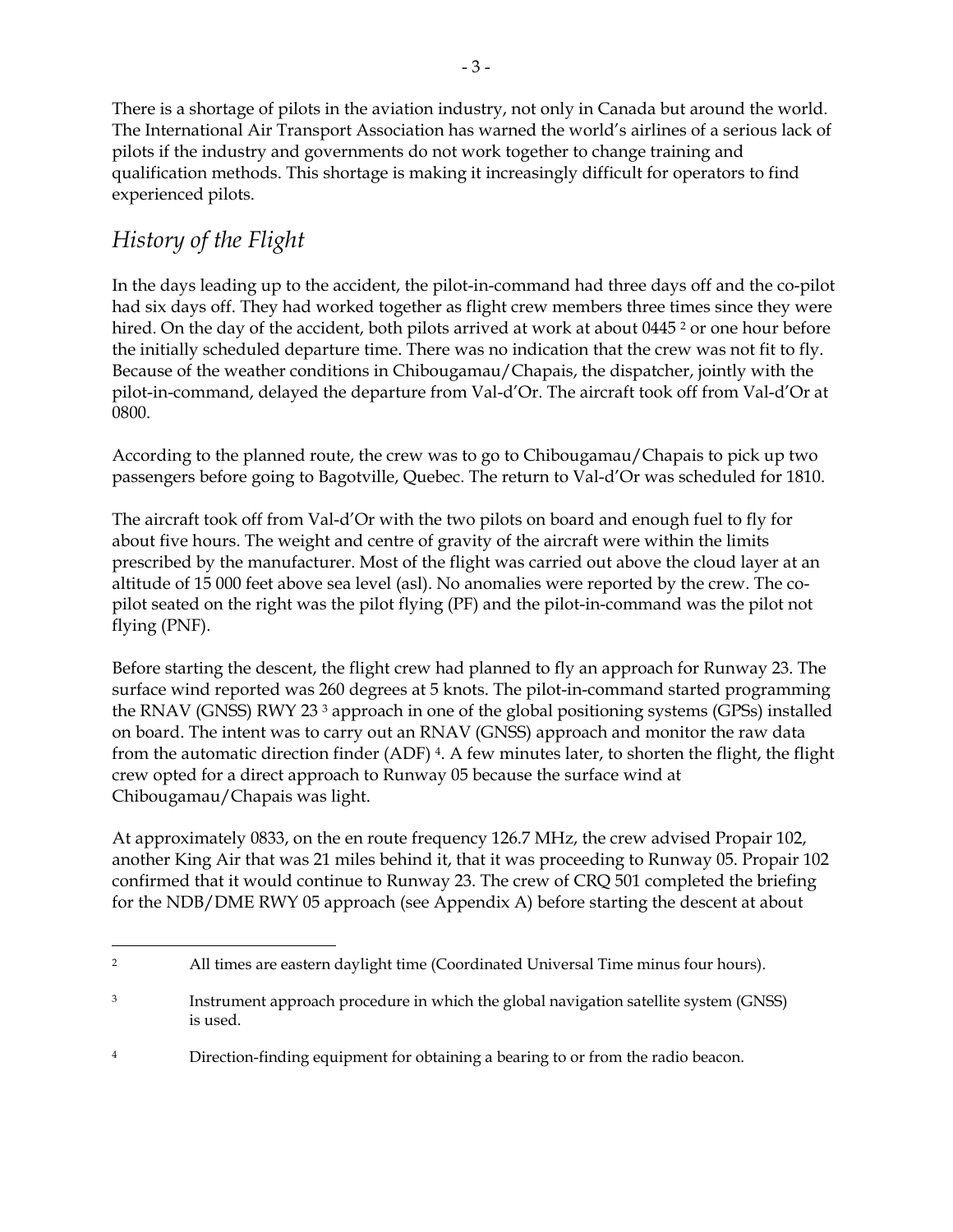0836. The aircraft was 47 nautical miles (nm) from Chibougamau/Chapais within an acceptable descent profile. The estimated arrival time at CHIBOO non-directional beacon (NDB) was at 0845 while Propair 102 estimated its arrival at Chibougamau/Chapais airport at 0901.

Despite the briefing for the NDB/DME 05 approach, the pilot-in-command started programming the RNAV (GNSS) 05 approach (see Appendix B) in one of the GPSs. The investigation could not determine which GPS was used. Neither of the pilots was authorized nor trained to use the GPS as a primary source of navigation for an instrument approach. The programming was done during the descent over a period of about nine minutes. It was abandoned at about 15 nm from the runway threshold. At that time, the aircraft had a ground speed of about 210 knots and the crew had not started the aircraft's approach configuration. The approach configuration was obtained when passing final approach fix (FAF) LEGER and the pre-landing checklist was completed when the aircraft was about 2 nm from the Runway 05 threshold. According to the standard operating procedures (SOPs), these actions must be completed when the final inbound course is intercepted before passing the FAF.

Between 0847 and 0851, the Propair 102 crew broadcast four radio transmissions during which they indicated the aircraft was proceeding towards Runway 05. The first two transmissions were sent on the mandatory frequency (MF), which is 122.0 MHz. At this time, the crew of CRQ 501 had not yet tuned the frequency. The third transmission was sent on frequency 126.7 MHz, which was tuned by the crew of CRQ 501. This last transmission was sent as CRQ 501 reached the minimum descent altitude (MDA). At this time the PNF's attention was focused on a visual scan of the exterior to locate the runway and its surroundings while the PF's attention was focused on maintaining the desired track, airspeed, and the MDA.

At 0849, when the aircraft was less than two miles from the runway threshold, the PNF made his first position report on final approach on 126.7 MHz. Section 602.104 of the CARs requires that an aircraft's position be reported on the MF when the aircraft first intercepts the final approach course and when passing the FAF, which was not done. After this late position report, the Québec Flight Information Centre (FIC) asked the crew about its familiarity with the MF area and then provided the winds and the altimeter setting for Chibougamau/Chapais. During this transmission, the crew saw the runway slightly to its right and performed a go-around. During this approach, the aircraft radio control of aerodrome lighting (ARCAL) had not been activated by the crew.

At 0850, the crew carried out the missed approach procedure. During this time, Propair 102 was advised by the Québec FIC that CRQ 501 was doing a go-around and Propair 102 repeated for the fourth time on the MF that it was proceeding towards Runway 05. This transmission was sent while the crew of CRQ 501 was busy with the tasks and calls applicable to a go-around. Propair 102 then activated the ARCAL.

For the second approach, the crew opted for a pilot-in-command monitored approach (PICMA) procedure. The aircraft initially climbed to 3200 feet asl, as published on the approach chart. The crew indicated that it would carry out a procedure turn. However, the radar data showed that, upon reaching 3200 feet asl, the aircraft turned left to carry out a race-track pattern instead.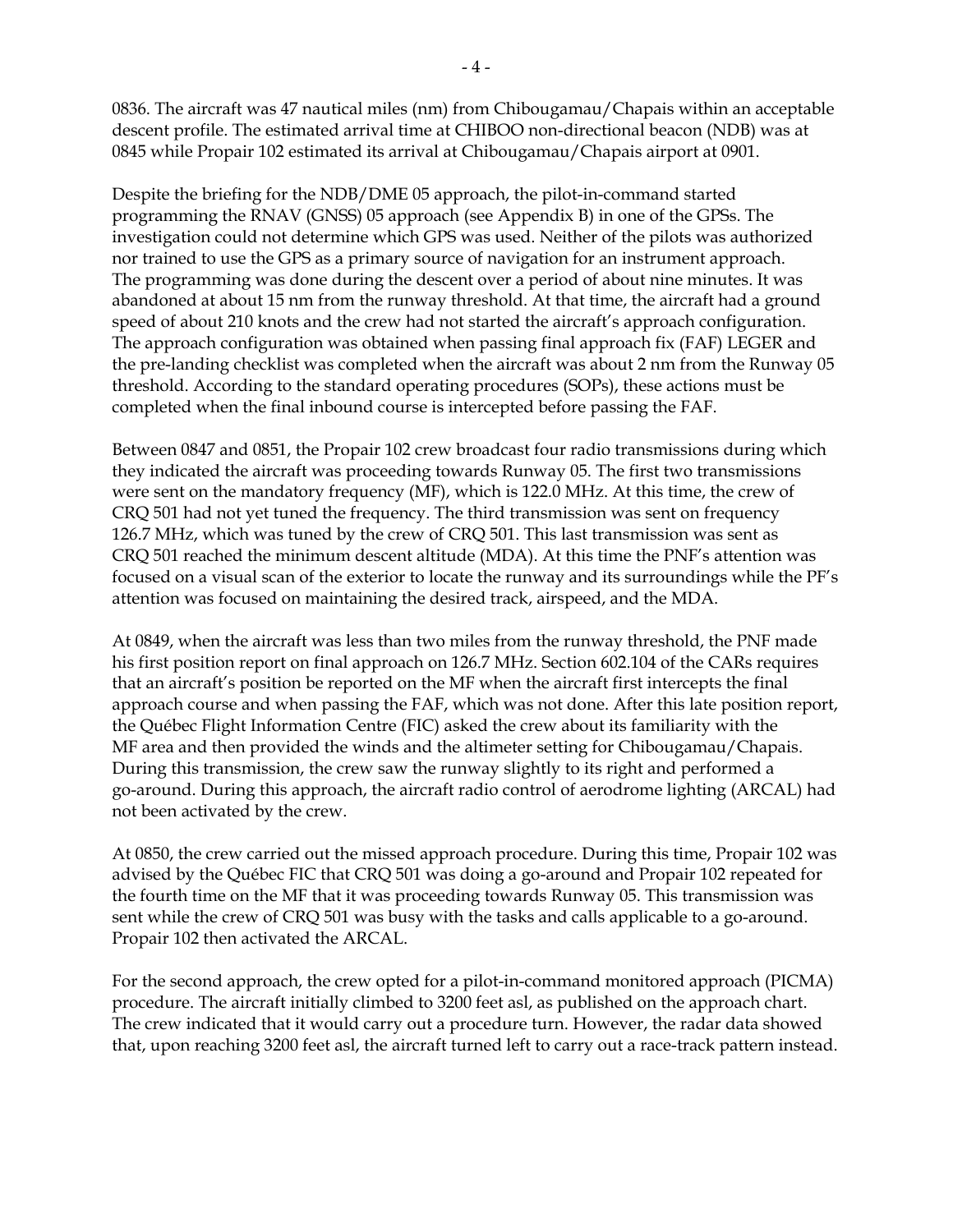This type of pattern is usually done from a FAF (see Figure 1). When flying over the FAF, the aircraft turns and usually travels for one or two minutes on an outbound course parallel to the final approach path. It then turns approximately 180° again to intercept the final path. It is only by passing abeam of the FAF on the outbound course that the aircraft can descend to the minimum procedure turn altitude in order to maintain the minimum obstacle



**Figure 1.** Race-track pattern

clearance. In the case of this occurrence, the crew descended to the procedure turn altitude once the aircraft passed abeam of the CHIBOO NDB, placing the aircraft 400 feet below the minimum sector altitude (MSA).

At 0852, Propair 102 reported itself 10 nm on final approach towards Runway 05. This was the fifth radio transmission in which Propair 102 referred to Runway 05. This transmission was sent while there was a verbal exchange between the two pilots of CRQ 501 concerning their second approach. The Québec FIC checked with the crew that it had properly copied the fact that the Propair 102 was 10 nm on final, but this transmission did not refer to Runway 05. The crew nevertheless replied that they had properly understood. However, the investigation revealed that the crew believed until the end that Propair 102 was completing an approach on Runway 23 as it had indicated in the first radio messages.

When Propair 102 passed the LEGER fix, the two aircraft were abeam each other on opposite courses. At that time, the crew of the Propair did not report its position as required by the regulations governing communications in a MF area. A distance of 3.1 nm separated the aircraft horizontally and about 1000 feet separated them vertically. At 0856, CRQ 501 initiated the turn to intercept the final approach. At this time, Propair 102 reported itself 1.5 nm from the runway threshold without mentioning the runway number. While Propair 102 was crossing the threshold for Runway 05 on an RNAV (GNSS) approach, CRQ 501 was turning to intercept the final approach at a distance of 4.6 nm from the threshold of Runway 05 and descended to about 500 feet below the procedure turn altitude before becoming established on the final approach course.

When the aircraft passed the LEGER fix, the wheels and flaps were still retracted and the ground speed was 150 knots. A few seconds later, the wheels were lowered and the flaps were lowered to the approach position. The pre-landing checklist was completed while the aircraft was less than 2 nm from the threshold of Runway 05. At 0858:46, the crew saw the runway on their right side. The co-pilot transferred the controls to the pilot-in-command and the flaps were lowered completely.

At 0859, CRQ 501 reported that it was on final approach for Runway 05. A few seconds later at the time of the Vref 5 call, which is 100 knots, the stall warning sounded and the aircraft crashed five seconds later, at 0859:13, on the runway about 500 feet from the threshold. A fire broke out when the impact occurred and the aircraft continued its course for about 400 feet before stopping about 50 feet north of the runway. The first responders tried to control the fire using

 $\overline{a}$ 

<sup>5</sup> Vref is the landing reference speed.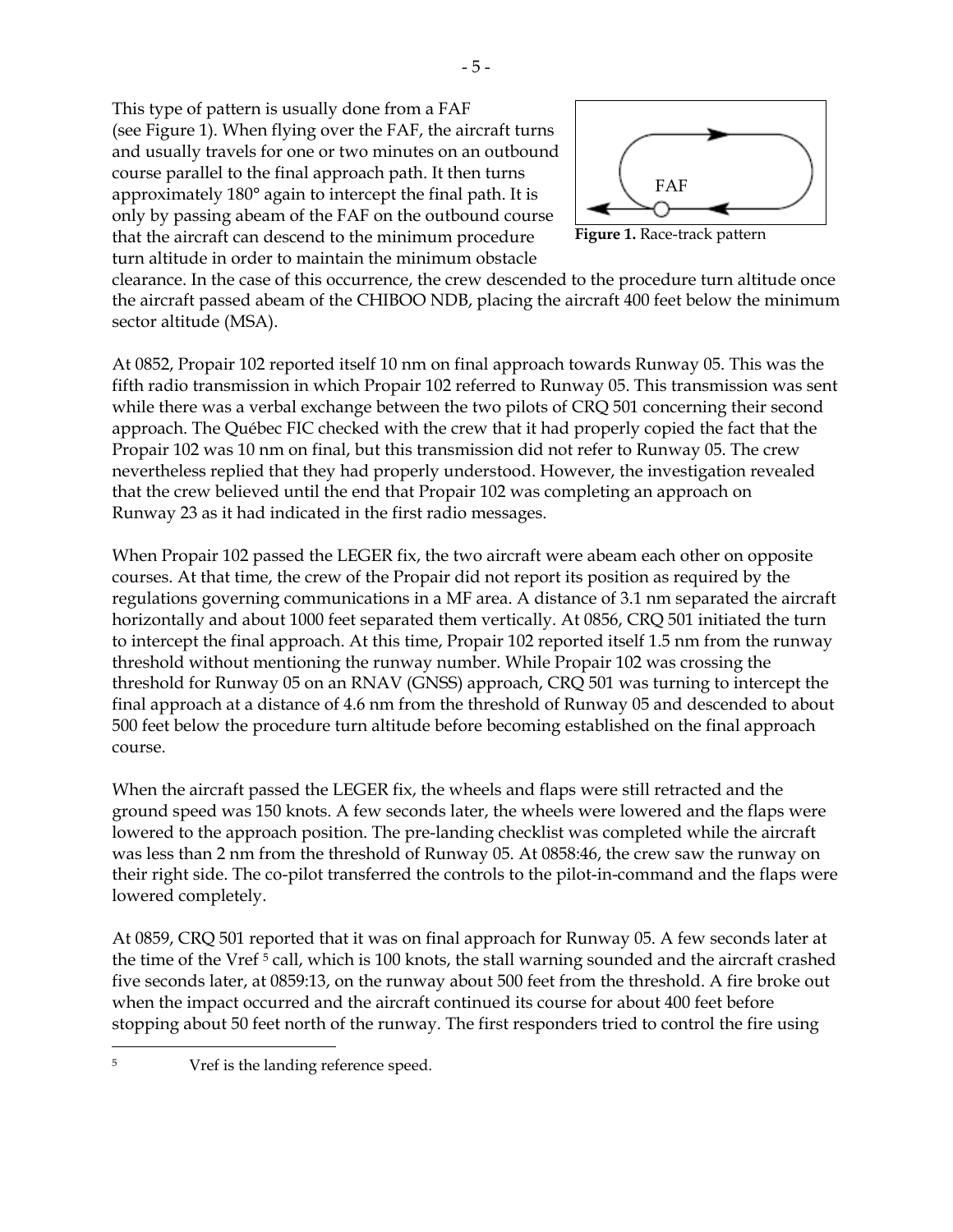portable fire extinguishers but were not successful. The Chibougamau and Chapais fire departments arrived on the scene at about 0926. The aircraft was destroyed by the fire. The two pilots suffered fatal injuries.

Based on the autopsy and toxicology results, there was no indication that the performance of the two pilots was degraded by physiological factors.

#### *Wreckage and Impact Information*

The twin-engine aircraft struck the runway, banked approximately 55° to the left and pitched down about 20 $\degree$ . The collision path corresponds to a bearing of 027 $\degree$  magnetic (M) or about 25 $\degree$ off the runway centreline. The propeller marks on the runway and the disposition of the debris made it possible to establish that the aircraft's speed at the moment of impact was 94 knots and the rate of descent was high. A fire broke out on impact and the aircraft was almost completely destroyed by the fire and the force of the impact.

The aircraft was equipped with a Narco ELT 10 emergency locator transmitter (ELT). The transmitter was found in its housing in the aircraft's tail section and was partially damaged by the fire. Its switch was set to automatic activation and the ELT activated upon impact. However, due to circuit board damage, the ELT's transmission power was severely limited, which explains why no ELT signal was received after the accident.

#### *Airport Information and Firefighting Services*

The Chibougamau/Chapais Airport is located in the municipality of James Bay. The airport is operated by the Quebec Department of Transport which holds Transport Canada Operations Certificate number 5151 Q 628.

The airport has one paved runway (05/23) that is 6496 feet long and 150 feet wide. Its elevation is 1270 feet asl. The runway is equipped with an ARCAL type  $K<sup>6</sup>$  system. Runway 05 is equipped with approach lights, runway threshold lights, and medium-intensity runway edge lights with three settings. At the time of the occurrence, all lights were activated at their maximum intensity.

The Chibougamau/Chapais Airport does not have an aircraft rescue and firefighting (ARFF) service. It is not required according to the CARs. In emergencies, the Chibougamau firefighting service is the first responder. The fire station is 23 kilometres from the airport. Following the accident, the first firefighters arrived at the scene about 26 minutes after the emergency call.

<sup>&</sup>lt;u>.</u>

<sup>&</sup>lt;sup>6</sup> The runway lighting is activated at the highest intensity for about 15 minutes when the pilot pushes the microphone button seven times within five seconds.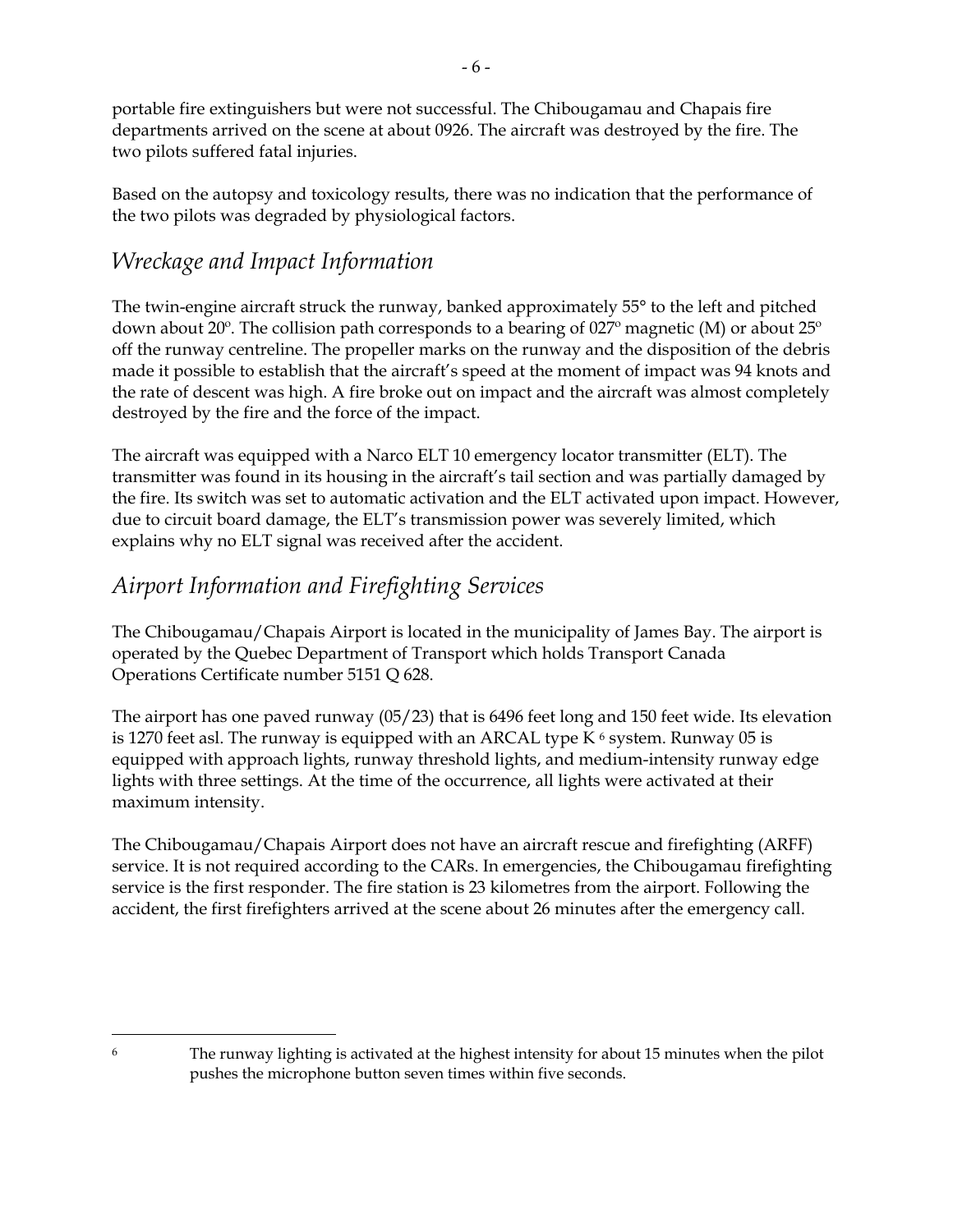In small-aircraft, post-impact fire accidents, the occupants have about 17 seconds 7 to evacuate before being overcome by smoke. This time is much shorter than the three-minute response time demonstrated by ARFF services, when available.

#### *Weather Information*

-

The cloud and weather chart for the graphic forecast area (GFA) valid at 0800, or the time of take-off from Val-d'Or, showed that a high-pressure area approaching from the west was forecast for the central Quebec region, with its centre located about 360 nm southwest of Chibougamau/Chapais. According to the GFA, the base and top of the clouds for the planned route were 3000 and 6000 feet asl respectively, with a forecast visibility of more than six miles.

The GFA chart showing the icing conditions, turbulence, and freezing level indicated that the freezing level started at ground level and that on the course followed by the aircraft, the crew could expect light to nil icing conditions and turbulence. However, cloud banks and moderate mixed icing between the surface and 3000 feet asl were probable in the Chibougamau area. Moreover, an AIRMET<sup>8</sup> issued at 0434 stated that visibility of four miles in light freezing drizzle was observed at Chibougamau/Chapais and that these conditions should clear up around 1100.

The hourly observations (METARs) for the airport come from visual observations made by accredited Environment Canada weather technicians and are transmitted on the Environment Canada communications system. The METARs for the Chibougamau/Chapais Airport showed the presence of freezing drizzle and fog for several hours preceding the accident. During these hours, visibility was reduced from four to 1½ miles. However, the special observation at 0808 showed that the freezing drizzle had stopped and that visibility was three miles in fog.

The special observation made at 0831 at the Chibougamau/Chapais Airport indicated a partly obscured sky, a balloon-measured overcast ceiling at 700 feet above ground level (agl), visibility of two miles in fog, and winds from 260° at 6 knots; the temperature and dew point were -0.8°C and -1.5°C, respectively. The 0900 hourly observation taken a few minutes before the accident showed the same conditions. A little more than 15 minutes after the accident, the ceiling had dropped to 500 feet but visibility had increased to six miles in fog. The investigation established that the top of the clouds was about 3000 feet asl.

There was no evidence that the icing weather conditions played a role in this accident. The freezing precipitation had stopped a little less than an hour before the accident. The crew did not observe any ice on the aircraft's critical surfaces. Furthermore, the investigation revealed that an aircraft which landed a few minutes earlier had not accumulated any ice on its wings.

<sup>7</sup> This information comes from TSB report SII A05-01, Post-impact fires resulting from smallaircraft accidents.

<sup>8</sup> An AIRMET is a meteorological advisory for flying personnel.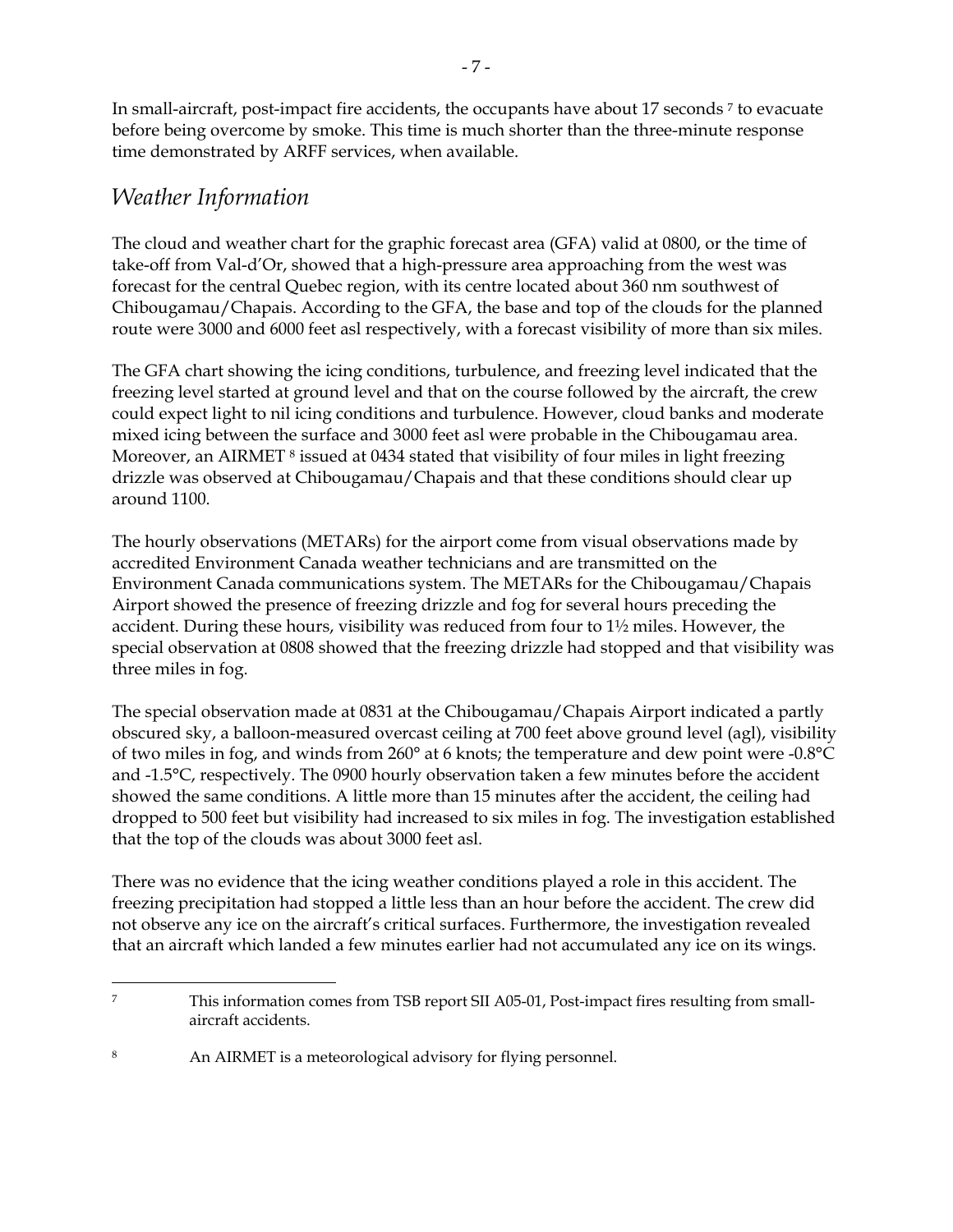#### *Aids to Navigation*

NAV CANADA is the owner and operator of the airport's communication and radio navigation equipment; they also maintain the equipment. The navigation facilities at the Chibougamau/Chapais Airport include distance-measuring equipment (DME) and an NDB.

NDB and RNAV non-precision approaches are available on Runway 05/23. At the time of the accident, a notice to airmen (NOTAM) stated that the CHIBOO NDB was unmonitored until 31 October 2007. The investigation revealed that the NDB and the DME were operating normally at the time of the occurrence.

#### *Communications*

The Chibougamau/Chapais Airport is located in Class G airspace and air traffic control does not have the authority or responsibility to control the traffic there. However, the Québec FIC does provide flight information and alerting services.

The CARs<sup>9</sup> state that the pilot-in-command of an instrument flight rules (IFR) aircraft who intends to conduct an approach to or a landing at an uncontrolled aerodrome shall report his intentions regarding the operation of the aircraft:

- five minutes before the estimated starting time of the approach procedure, stating the estimated time of landing;
- when commencing a circling manoeuvre; and
- as soon as practicable after initiating a missed approach procedure.

The pilot-in-command shall also report the aircraft's position:

- when passing the fix outbound, where the pilot-in-command intends to conduct a procedure turn or, if no procedure turn is intended, when the aircraft first intercepts the final approach course;
- when passing the final approach fix or three minutes before the estimated time of landing where no final approach fix exists; and
- on final approach.

The MF area of Chibougamau/Chapais extends for 5 miles. The CARs 10 state that the pilot-in-command of a visual flight rules (VFR) or IFR aircraft operating within a MF area shall maintain a listening watch on the MF specified for use in the MF area. Furthermore, according

 $\overline{a}$ 9 CAR 602 104

<sup>10</sup> CAR 602.97 (2).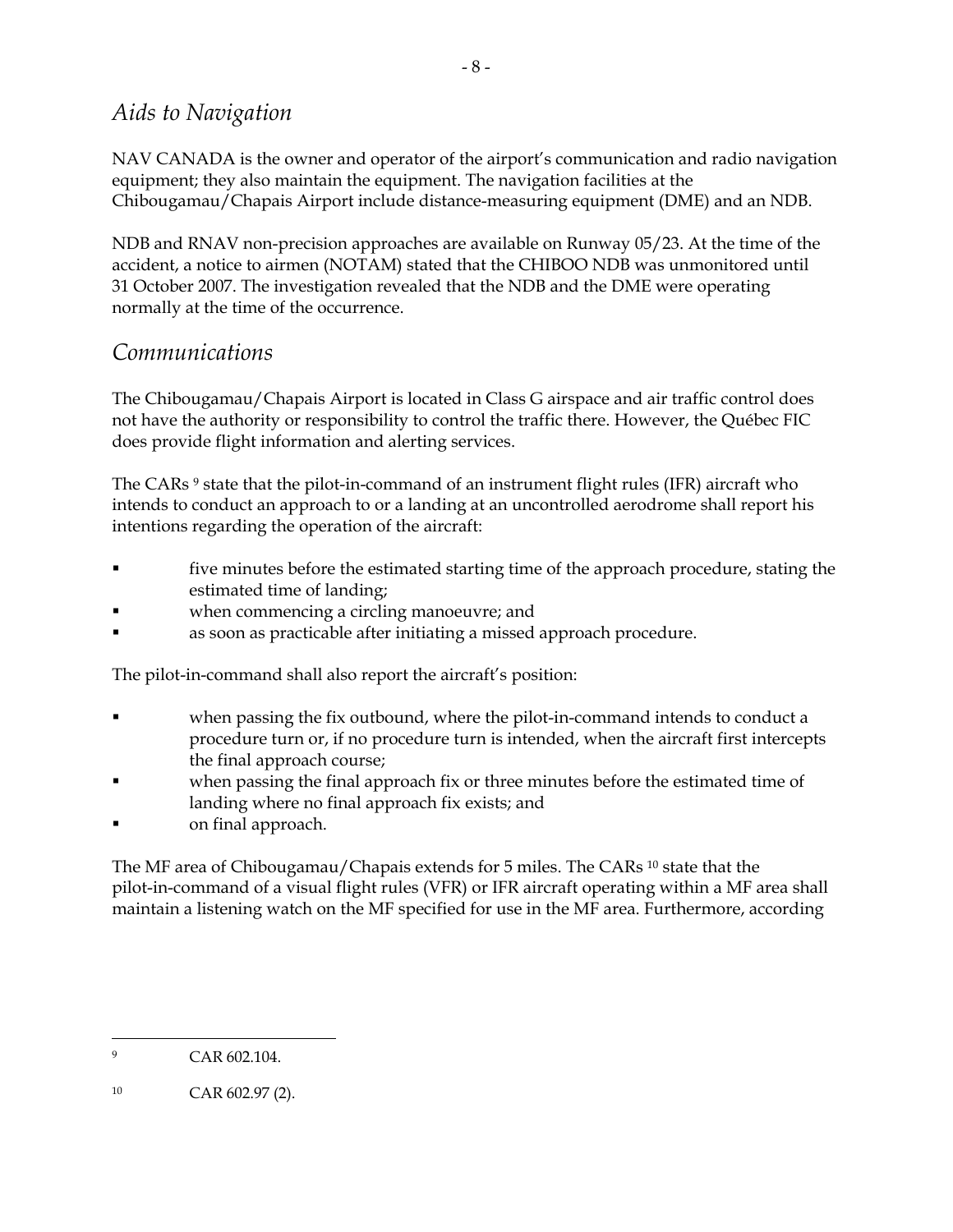to the CARs 11, all reports must be made on the MF. In the case of this occurrence, the crew made its first communication on the MF at 0849 when the aircraft was less than two miles from the airport and the majority of the reports required by the CARs were not done.

There are 210 MF areas in Canada. A review of the civil aviation daily occurrence reporting system (CADORS) showed that, in 2007, 165 occurrences related to non-compliance with communications procedures in MF areas in Canada were reported. In general, omission of reports is the primary reason for issuing CADORS.

#### *Instrument Approach*

The MDA published for the NDB/DME approach for Runway 05 is at 1800 feet asl, or 532 feet agl, and visibility at 1¾ miles. Because the weather conditions indicated a ceiling of 700 feet agl and visibility of two miles, an instrument approach was permitted according to regulations. The published NDB/DME 05 approach for Chibougamau/Chapais indicates an inbound course of 051° magnetic whereas the runway's orientation is 045° magnetic. This difference of six degrees means that the aircraft would not be directly in line with the runway centreline on final. The crew therefore had to expect to realign the aircraft with the runway centreline before landing.

The RNAV (GNSS) 05 approach made by the other aircraft, Propair 102, shows that a course of 046° magnetic and an MDA was established at 1760 feet asl, or 492 feet agl. Although this approach is considered a non-precision approach, like the NDB/DME approach, using a GPS and the approach design offer greater precision for alignment with the runway centreline. The crew of Propair 102 benefited from this and the aircraft landed without difficulty on Runway 05 about seven minutes after the go-around by CRQ 501.

The company's SOPs state that during an instrument approach, the PNF must visually scan the instruments and advise the PF of any deviations in:

- speed;
- altitude;
- rate of descent; and
- inbound track.

In addition, during an instrument approach, the PNF must make the calls at 100 feet above the following published altitudes:

- sector altitude;
- procedure turn altitude;
- FAF crossing altitude; and
- MDA.

Calls must also be made at 1000 and 500 feet agl. Even though the pilots were familiar with the mandatory callouts required by the SOPs and had received training on this, none of these callouts were made during the two approaches.

-11 CAR 602.98 (1).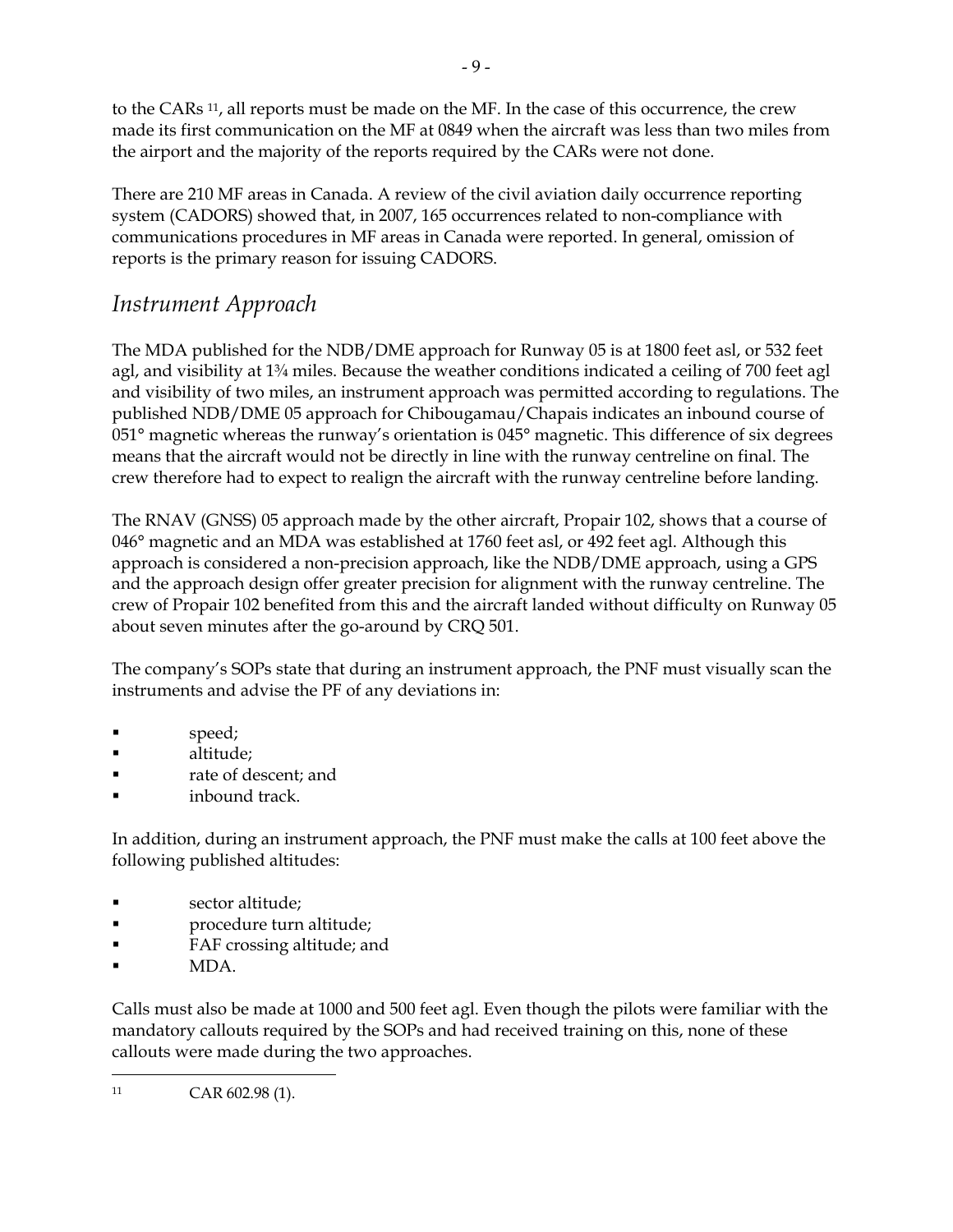The company's operations manual states that a missed approach or a go-around must be done when the aircraft is not stabilized at the FAF or 5 nm on final approach or below 1000 feet agl. Among other things, a stabilized approach requires a rate of descent not exceeding 500 feet per minute.

For the second approach, the crew decided to perform a PICMA procedure. This type of approach was developed to increase safety in the approach-and-landing phase. During this type of approach, the co-pilot flies and the pilot-in-command monitors the general situation. Upon approaching the MDA, the pilot-in-command adds exterior scanning to the visual scan of the instruments. If the pilot-in-command decides that a safe landing can be made, he places his hands on the throttle and pushes the co-pilot's hands, saying "landing" and "I have control." The co-pilot continues to visually scan the instruments and advises if there are any deviations. In this accident, once the runway was in sight, the co-pilot transferred the controls to the pilot-in-command who accepted and continued the approach.

At this point, the aircraft was a little less than 500 feet agl, at 0.66 nm from the threshold of Runway 05. This represents an approach slope of about 6° or almost double that of a normal approach slope. The operations manual states that when landing on a runway of 5000 feet or less, touchdown must be done within the first 300 feet. For runways longer than 5000 feet, touchdown can be done within a distance that does not exceed the first 300 feet of the remaining 5000 feet of runway. This means that for Chibougamau/Chapais airport, touchdown can be done up to a distance not exceeding 1796 feet from the runway threshold. To do this, a descent slope of a little more than 4° is required. The investigation could not determine the PF's intended touchdown point. For either scenario, a rate of descent greater than 500 feet per minute was required.

#### *Approach-and-Landing Accidents*

<u>.</u>

Over the last few years, the Flight Safety Foundation (FSF) has made efforts to prevent two major causes of fatal accidents in commercial aviation: controlled flight into terrain (CFIT) and approach-and-landing accidents (ALAs). A FSF task force 12 was created and is responsible for reducing ALAs. The task force concluded, among other things, that rushed and unstable approaches are contributing factors in ALAs. They also determined that failing to recognize the need for go-arounds was a major cause of ALAs.

The CFIT Task Force of the International Civil Aviation Organization acknowledged the need to establish a stable approach during non-precision approaches as a way to prevent CFIT accidents. Although this accident does not meet the criteria of a CFIT, the fact remains that a stable approach reduces the risk of ALAs.

To minimize the vertical manoeuvres required to carry out most non-precision approaches between the moment of the final approach segment and the moment of touchdown, a stabilized constant descent angle (SCDA) non-precision approach (NPA) was established. To conduct an

<sup>12</sup> Flight Safety Foundation Approach-and-Landing Accident Reduction (ALAR) task force.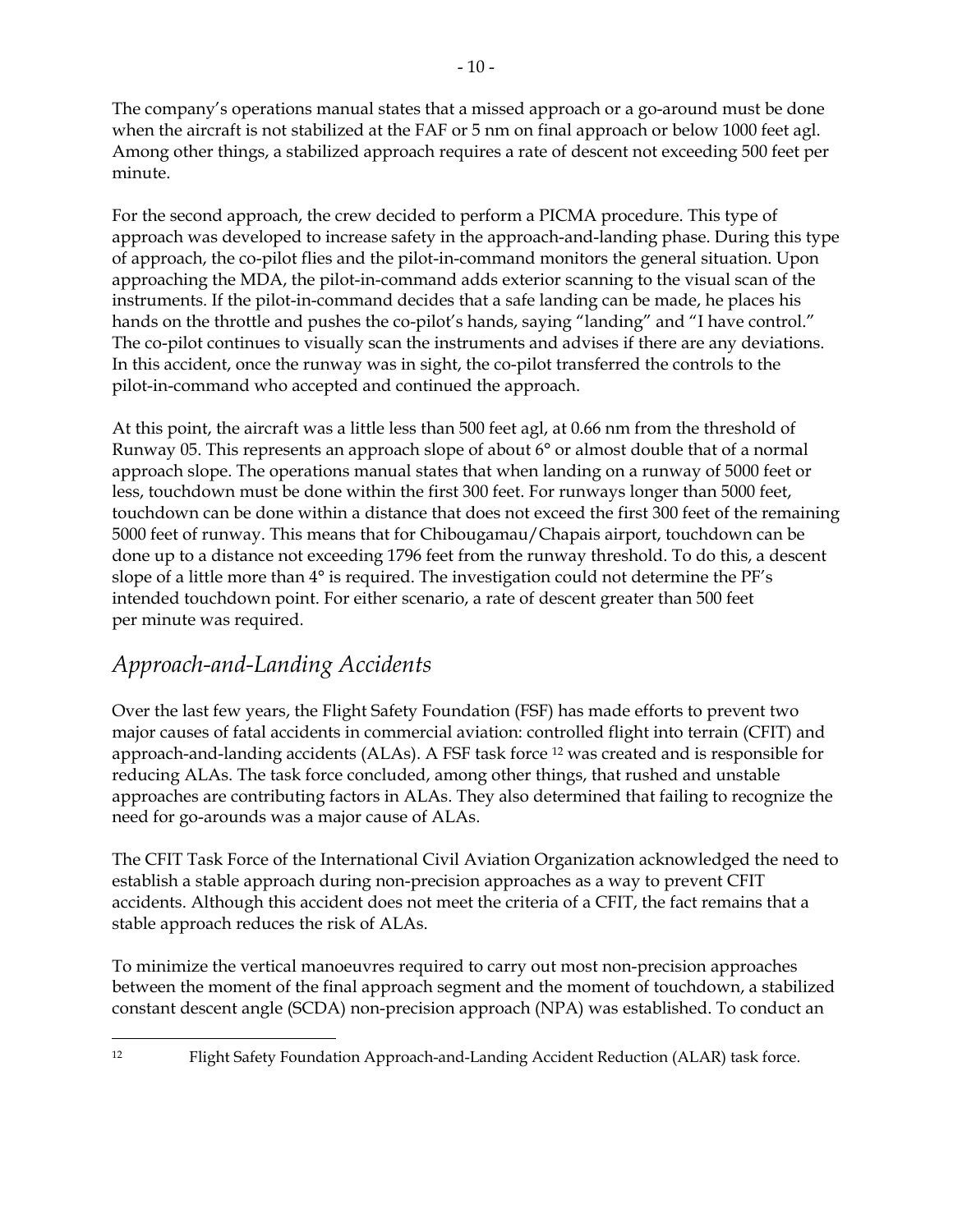SCDA NPA, the air operator must be authorized through an operation specification indicated on the operations certificate. This type of approach authorization is not common for aircraft operators governed by Subpart 703 of the CARs. No specification in this respect was indicated on Air Creebec's operations certificate. Consequently, the flight crew could not use this type of approach.

#### *On-board Equipment*

The Beechcraft A100 was equipped with two GPS units, models KLN 90B and GARMIN 430. Both GPSs can be used for making non-precision instrument approaches. However, their use was not authorized for IFR approaches because the company's operations certificate did not have any specification in this regard. The certification process was in progress with Transport Canada; at that time, the crew had not been trained to use the GPS units.

The aircraft was equipped with a KGP 560 enhanced ground proximity warning system (EGPWS). When the EGPWS detects a conflict with the terrain or an obstacle, it emits an audible warning or an audible and visual warning for correction. The EGPWS signals different warnings:

- excessive descent rate;
- excessive terrain closure rate;
- altitude loss after takeoff or go-around procedure;
- insufficient terrain clearance;
- **Excessive deviation below glideslope; and**
- 500 feet above airport elevation.

In this occurrence, none of these warnings were activated. Nevertheless, an automatic announcement should have activated when the aircraft reached 500 feet agl. Two reasons could explain why this warning was not activated: either the system was defective or it had been deactivated. The information gathered indicates that the system operated normally in previous flights. It is therefore plausible to believe that the system had been deactivated. However, the investigation could not determine when, why, or by whom it would have been deactivated. According to the EGPWS pilot's guide, the system should be checked before departure. However, the standard checklist used by the crew made no reference to the EGPWS. Consequently, nothing indicated to the flight crew that they must check the EGPWS and ensure that it was properly activated before departure.

Neither of the two aircraft was equipped with an airborne collision avoidance system (ACAS); this was not required by regulations. The aircraft was equipped with an angle of attack sensor on the left wing that activated a stall warning horn in the cockpit when the aircraft reached a speed of 4 to 8 knots above the stall speed. The stall warning system had been calibrated on 17 September 2007 and a flight test had confirmed that it was operating normally.

The aircraft's stall speed for its estimated weight at the time of the accident, which was 10 434 pounds, was 71 knots with level wings, zero thrust, and with landing gear and flaps extended. An aircraft's weight and load factor have an influence on its stall speed. For instance,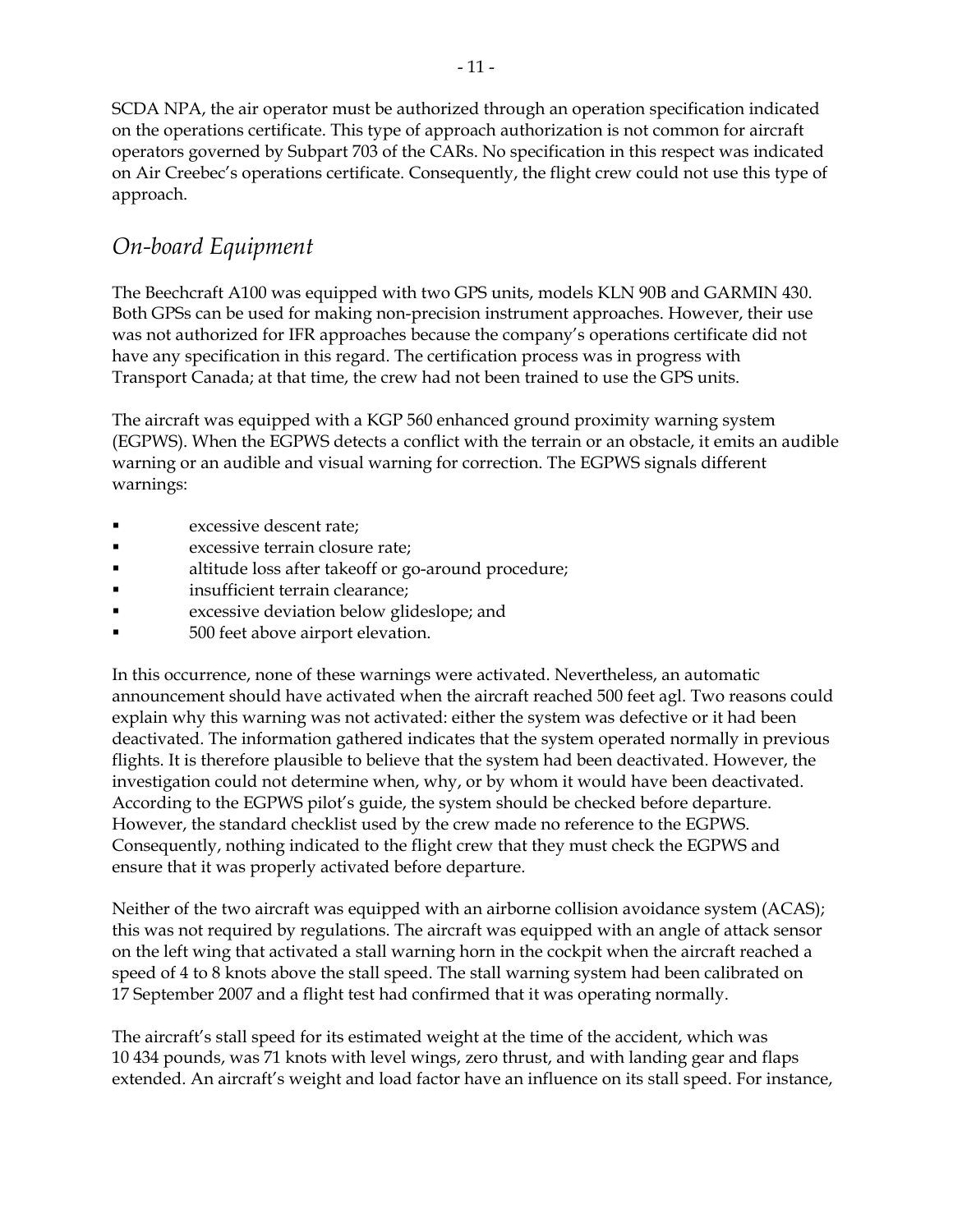when banking, the load factor increases according to the bank angle. Consequently, the greater the bank, the higher the stall speed. The tables below show the stall speeds for the Beechcraft A100 and the DHC-6, the type of aircraft previously flown by the pilot-in-command.

| Beechcraft A100: Stall speed in knots without thrust, flaps, and landing |             |              |              |            |            |  |
|--------------------------------------------------------------------------|-------------|--------------|--------------|------------|------------|--|
| gear extended.                                                           |             |              |              |            |            |  |
| Gross weight                                                             | Bank angle  |              |              |            |            |  |
| 10 4 34<br>pounds                                                        | $0^{\circ}$ | $30^{\circ}$ | $40^{\circ}$ | $50^\circ$ | $60^\circ$ |  |
| Stall speed                                                              |             | 76           |              | 88         | 100        |  |

| DHC-6: Stall speed in knots without thrust, flaps, and landing gear |             |            |              |            |            |  |
|---------------------------------------------------------------------|-------------|------------|--------------|------------|------------|--|
| extended.                                                           |             |            |              |            |            |  |
| Gross weight                                                        | Bank angle  |            |              |            |            |  |
| 10 4 34                                                             | $0^{\circ}$ | $30^\circ$ | $40^{\circ}$ | $50^\circ$ | $60^\circ$ |  |
| pounds                                                              |             |            |              |            |            |  |
| Stall speed                                                         |             | 58         |              |            |            |  |

According to the SOPs, stall recovery must be initiated as soon as the stall warning horn sounds or as soon as buffeting is felt, whichever comes first. The technique consists of reducing the pitch, levelling the wings, applying full power, and setting the flaps to the approach position if they were set at greater than approach. The landing gear is raised when the rate of climb is positive.

In this occurrence, the aircraft disappeared from the radar screen at about 400 feet agl. The horn sounded five seconds before impact. Thrust was increased when the horn sounded. However, the wings were not levelled. The flaps and landing gear remained fully extended until impact.

### *Analysis*

The primary role of a crew is to effectively control the risks relating to a flight. Crew coordination and SOPs are the tools most readily available for controlling threats, errors, and undesirable conditions. Although the company had applicable SOPs and the crew had been trained in accordance with regulations, these tools were not enough to mitigate the risk associated with an unstabilized approach.

In this occurrence, a series of actions and decisions made by the crew gradually increased the risk to which the flight was exposed until the aircraft reached a point where it was impossible to re-establish the safety of the flight. Consequently, this analysis will concentrate on the actions and decisions of the crew and the manner in which they served to bypass the defence mechanisms put in place to reduce the risks related to operation.

The company had provided the crew with all training required by regulations and both pilots had successfully passed their PPCs. However, a PPC is a very limited view at a given moment and therefore does not cover all aspects of an IFR flight. Considering the pilot shortage, it can be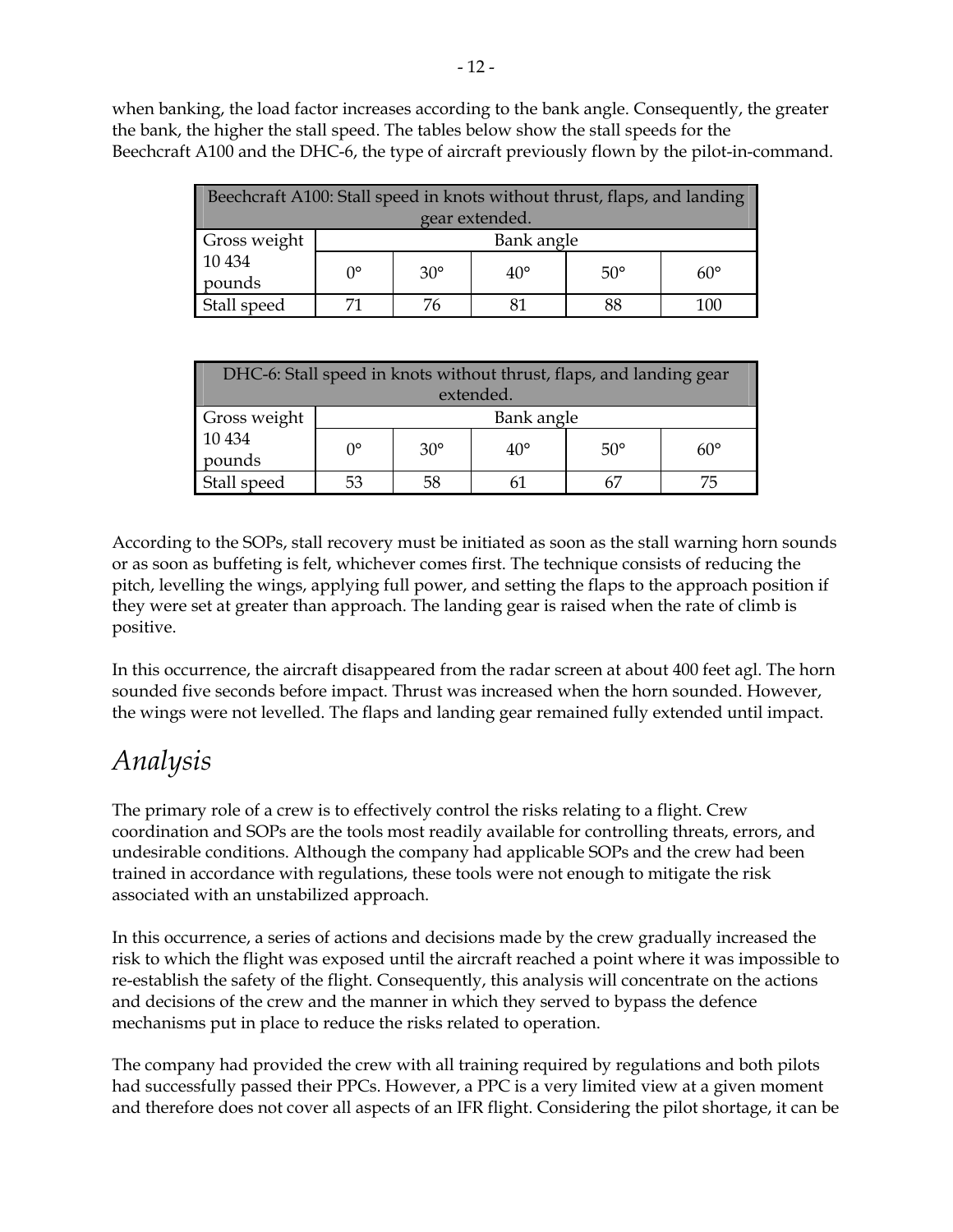expected that pilots who join a company may have relatively little experience. Because of this, companies need to consider greater monitoring of their knowledge of basic IFR procedures through more detailed SOPs and a training program.

Despite limited IFR experience and experience working in a multiple crew environment, the two pilots were paired. Nothing in the CARs prohibits this. Although the crew had received CRM training, it still had little multiple crew experience and consequently little experience in applying the basic CRM principles. In this occurrence, shortcomings in the areas of communication, workload management, and situational awareness all contributed to increasing the risk of an accident.

The 165 CADORS incidents related to non-compliance with communication procedures in MF areas in Canada indicate that the procedures are either not well known or poorly understood by a number of pilots. In order to improve safety significantly, it is essential that pilots actively monitor the MF and that they follow the reporting procedures specified for use when flying in a MF area.

Propair 102 reported five times that it would proceed for Runway 05. But at no time did the crew of CRQ 501 note this fact. Twice, the crew could not be informed because they had not tuned the MF in a timely manner. The three other Propair 102 transmissions were broadcast on the frequency tuned by the CRQ 501 crew. Everything suggests that their high workload could have contributed to reducing their auditory attention to the radio transmissions made by Propair 102.

When the Québec FIC wanted to ensure that the crew had clearly received the message from Propair 102 after its position report at 10 miles on final for Runway 05, the message did not include the runway number. Subsequently, when Propair 102 reported at 1.5 miles on final, they did not mention the runway number. Transmitting clear, precise, and complete information is important to ensure a good understanding of the situation by those receiving the information. In this case, the information was incomplete and did not allow the CRQ 501 crew to determine the exact position of the other aircraft. This fact, like the non-compliance in communications, did not contribute to the accident. However, it did create a situation in which the pilots of both aircraft did not have good knowledge of their respective positions. In fact, the flight crew of CRQ 501 believed until the end that the other aircraft was approaching on the opposite runway.

It is difficult to understand why the crew of CRQ 501 established itself on final without knowing the exact position of the other aircraft. It was risky to start the final approach believing that the other aircraft was in the opposite direction. Had the other aircraft done a go-around, there would have been a risk of collision. Having an ACAS on board both aircraft would have allowed the pilots to know their positions better in relation to each other and thereby reduce the risk of collision. The crew's high workload, combined with their level of experience, could have contributed to the deficiencies in radio communications.

The presence of GPS equipment and knowledge of its extreme accuracy in approaches may have prompted the crew to attempt to use it despite the absence of certification and training. The time spent programming the GPS reduced the time available to manage the flight such that, on the first approach, the crew did not make the required radio transmissions on the MF, did not activate the ARCAL, missed the verbal calls specified in the SOPs manual, and configured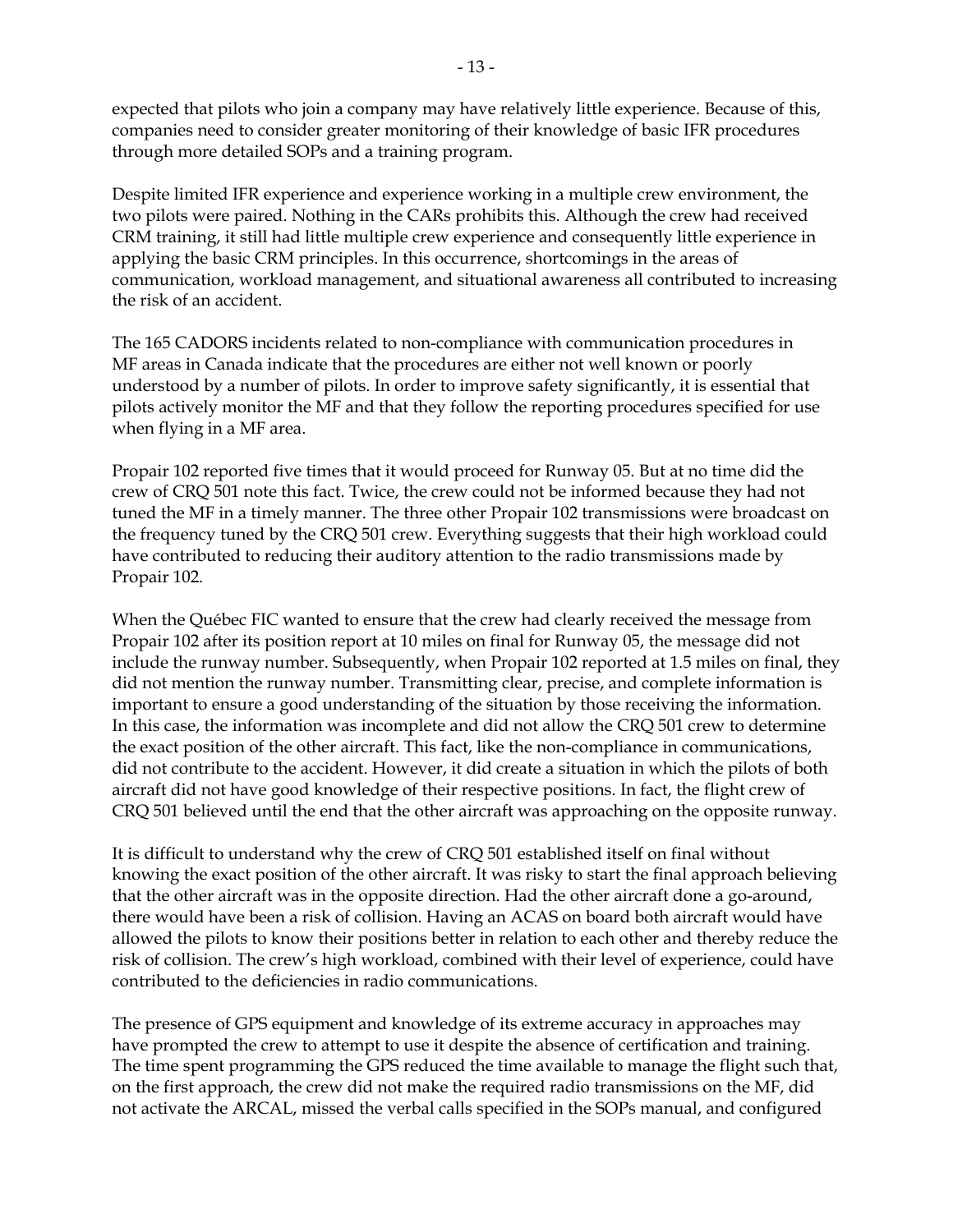the aircraft for the approach and landing late. The first approach had been carried out with greater accuracy; the aircraft was closer to the runway's centreline. Consequently, the turns required to realign the aircraft with the centreline would have been less pronounced, thereby reducing the risk of stalling. However, the lighting was off and this could have contributed to the delay in seeing the runway and its environment, thus making a go-around necessary.

The decision to do a second approach was in itself a justified operational decision. There was enough fuel and the crew had seen the runway, which made it plausible to believe the second attempt would be successful. The crew had decided to do a PICMA procedure. Although this type of approach was developed to increase safety in the approach-and-landing phase, it did not help to avoid the accident. This procedure requires calls by the PNF when the aircraft deviates from pre-established acceptable tolerances such as altitude, speed, rate of descent, and course. However, no call is required concerning a limit in bank angle. Furthermore, the control transfer procedure was not carried out as set out in the SOPs and could have taken the pilot-in-command by surprise, leaving little time to choose the best option.

In both approaches, the aircraft was configured late or after it had passed the FAF, contrary to the SOPs. The workload of the PNF was increased and the PNF's attention was focused on tasks that should have been completed before the FAF. As a result, several verbal calls and radio communications were not done.

The CHIBOO beacon was not the FAF for Runway 05. This could have caused confusion regarding the altitude at which it was permissible to descend. Consequently, on its return for a second approach, the flight crew did a race-track pattern using the CHIBOO beacon and descended to 400 feet below the safe obstacle clearance altitude, increasing the risk of a CFIT. In addition, the risk of conflict with the other aircraft was increased because the crew of the other aircraft expected the published altitudes to be followed. As a result, the two aircraft passed abeam in opposite directions with a distance of 1000 vertical feet and a horizontal distance of 3.1 nm between them without either crew being aware of this fact.

Because the outbound time was calculated from the time the aircraft passed abeam the beacon, the aircraft's distance in relation to the runway was reduced when it turned onto the inbound segment. As a result, the aircraft was established on final at less than one mile from the FAF without being configured for the approach. The crew's limited IFR experience could have contributed to poor interpretation of the IFR procedures, in particular regarding how to carry out a race-track pattern.

In general, the training provided by companies does not cover the basic elements of instrument flight because it is assumed that once instrument flight qualifications have been obtained, the pilots are qualified. Training is generally focused on the accuracy of carrying out instrument approach procedures to prepare the candidate for the flight test.

Although this accident does not meet the criteria of a CFIT, it nonetheless remains that a SCDA NPA would have provided additional defence. It is important that crew training be supplemented by clear and precise policies and directives on the characteristics of a stabilized approach and the need to carry out a missed approach if not stabilized.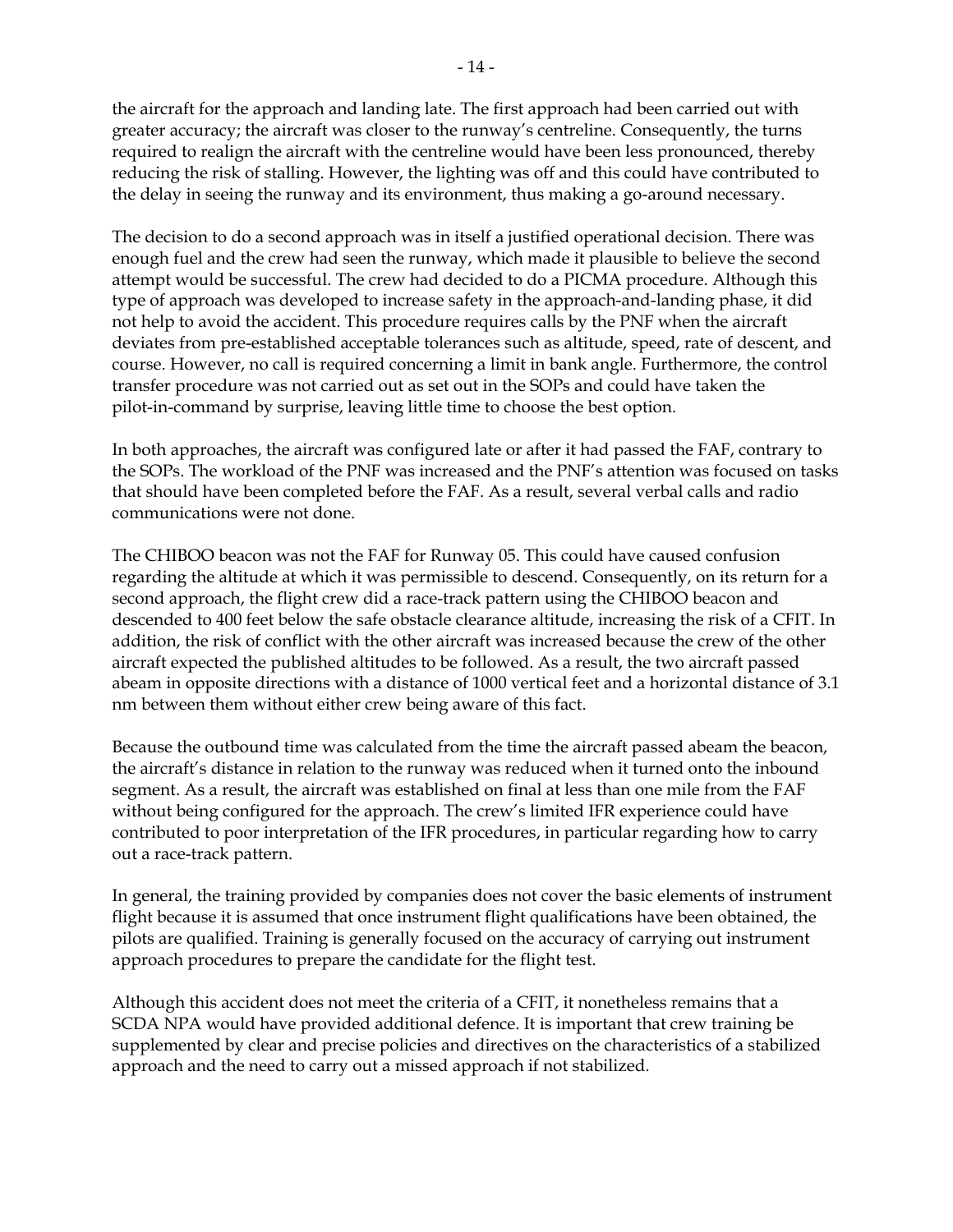The investigation could not determine the touchdown point intended by the PF. Nevertheless, when the crew saw the runway, their position required a rate of descent greater than 500 feet per minute and a steep turn at a low altitude in order to line the aircraft up with the runway centreline. The PF put the aircraft in an unstable approach condition for the runway and did not recognize the need for another go-around.

The reason why the pilot-in-command followed through with the landing remains unknown. However, the following factors may have influenced his decision:

- The flight was three hours late and performing a third approach or heading to the alternate airport would have caused further delay; and
- The co-pilot's transfer of control to the pilot-in-command may have been unexpected, leaving the pilot-in-command little time to make a decision. This situation increased the pilot-in-command's stress level.

It is recognized that in a stressful situation, people have a tendency to refer to familiar or automatic actions and behaviour. It is possible that the pilot-in-command carried out actions he had previously done on the DHC-6, on which he had accumulated 80 per cent of his last 655 flying hours. The DHC-6 is more manoeuvrable at lower speeds and its stall speeds are significantly lower than those of a Beechcraft A100. With the DHC-6, lining up with the runway would have required a lower bank angle during the last turn.

A low-altitude turn is a dangerous manoeuvre that requires the pilot flying to be very attentive. In the case of this accident, a right turn was necessary to take the aircraft towards the runway and a high rate of descent was required. The surface wind was 260° at 6 knots. Consequently, the aircraft's ground speed increased after the right turn and, in the left turn, the aircraft drifted to the outside of the turn and moved away from the runway centreline. It is very likely that the pilot-in-command increased the bank to correct the drift. During the turn, to reduce the rate of descent, the pilot-in-command pulled on the controls, which increased the load factor and as a result the stall speed. Because the stall warning horn is adjusted to activate at 4 to 8 knots before a stall and it activated at 100 knots, it can be concluded that the stall speed was between 92 and 96 knots and that the bank angle was greater than 50°.

Taking into account the rate of descent, angle of impact, and the time between activation of the horn and the impact, it was established that the aircraft was less than 100 feet agl when the stall warning sounded. The aircraft stalled at an altitude that did not allow the pilot to complete the stall recovery procedure.

### *Findings as to Causes and Contributing Factors*

- 1. The aircraft was configured late for the approach, resulting in an unstable approach condition.
- 2. The pilot flying carried out a steep turn at a low altitude, thereby increasing the load factor. Consequently, the aircraft stalled at an altitude that was too low to allow the pilot to carry out a stall recovery procedure.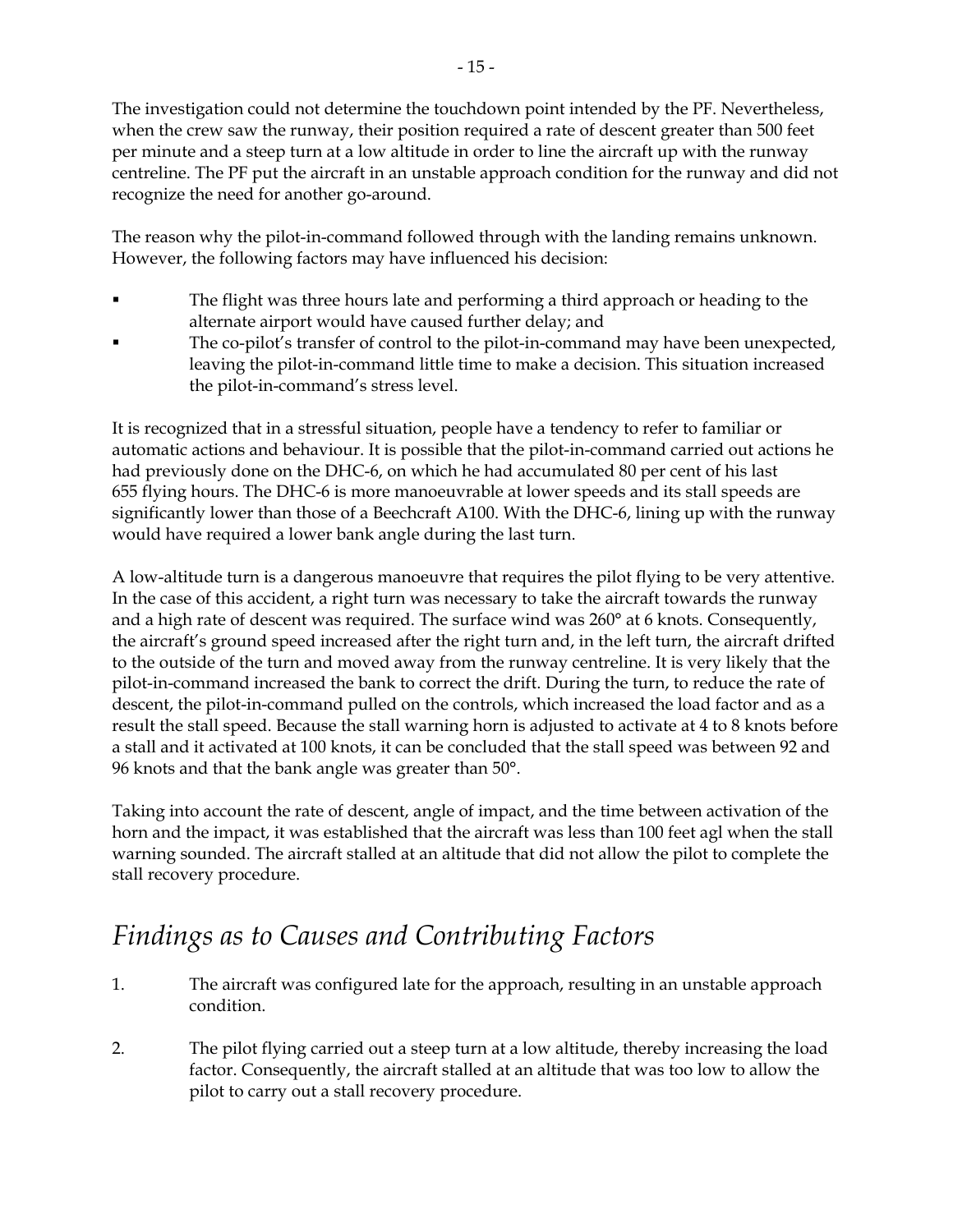### *Findings as to Risk*

- 1. The time spent programming the global positioning system reduced the time available to manage the flight. Consequently, the crew did not make the required radio communications on the mandatory frequency, did not activate the aircraft radio control of aerodrome lighting (ARCAL), did not make the verbal calls specified in the standard operating procedures (SOPs), and configured the aircraft for the approach and landing too late.
- 2. During the second approach, the aircraft did a race-track pattern and descended below the safe obstacle clearance altitude, thereby increasing the risk of a controlled flight into terrain. The crew's limited instrument flight rules (IFR) experience could have contributed to poor interpretation of the IFR procedures.
- 3. Non-compliance with communications procedures in a mandatory frequency area created a situation in which the pilots of both aircraft had poor knowledge of their respective positions, thereby increasing the risk of collision.
- 4. The pilot-in-command monitored approach (PICMA) procedure requires calls by the pilot not flying when the aircraft deviates from pre-established acceptable tolerances. However, no call is required to warn the pilot flying of an approaching steep bank.
- 5. The transfer of controls was not carried out as required by the PICMA procedure described in the SOPs. The transfer of controls at the co-pilot's request could have taken the pilot-in-command by surprise, leaving little time to choose the best option.
- 6. Despite their limited amount of IFR experience in a multiple crew working environment, the two pilots were paired. Nothing prohibited this. Although the crew had received crew resource management (CRM) training, it still had little multiple crew experience and consequently little experience in applying the basic principles of CRM.

### *Other Findings*

- 1. The emergency locator transmitter (ELT) had activated after the impact but due to circuit board damage its transmission power was severely limited. This situation could have had serious consequences had there been any survivors.
- 2. The Chibougamau/Chapais airport does not have an aircraft rescue and firefighting service. Because the fire station is 23 kilometres from the airport, the firefighters arrived at the scene 26 minutes after the accident.
- 3. Although this accident does not meet the criteria of a controlled flight into terrain (CFIT), it nonetheless remains that a stabilized constant descent angle (SCDA) non-precision approach (NPA) would have provided an added defence tool to supplement the SOPs.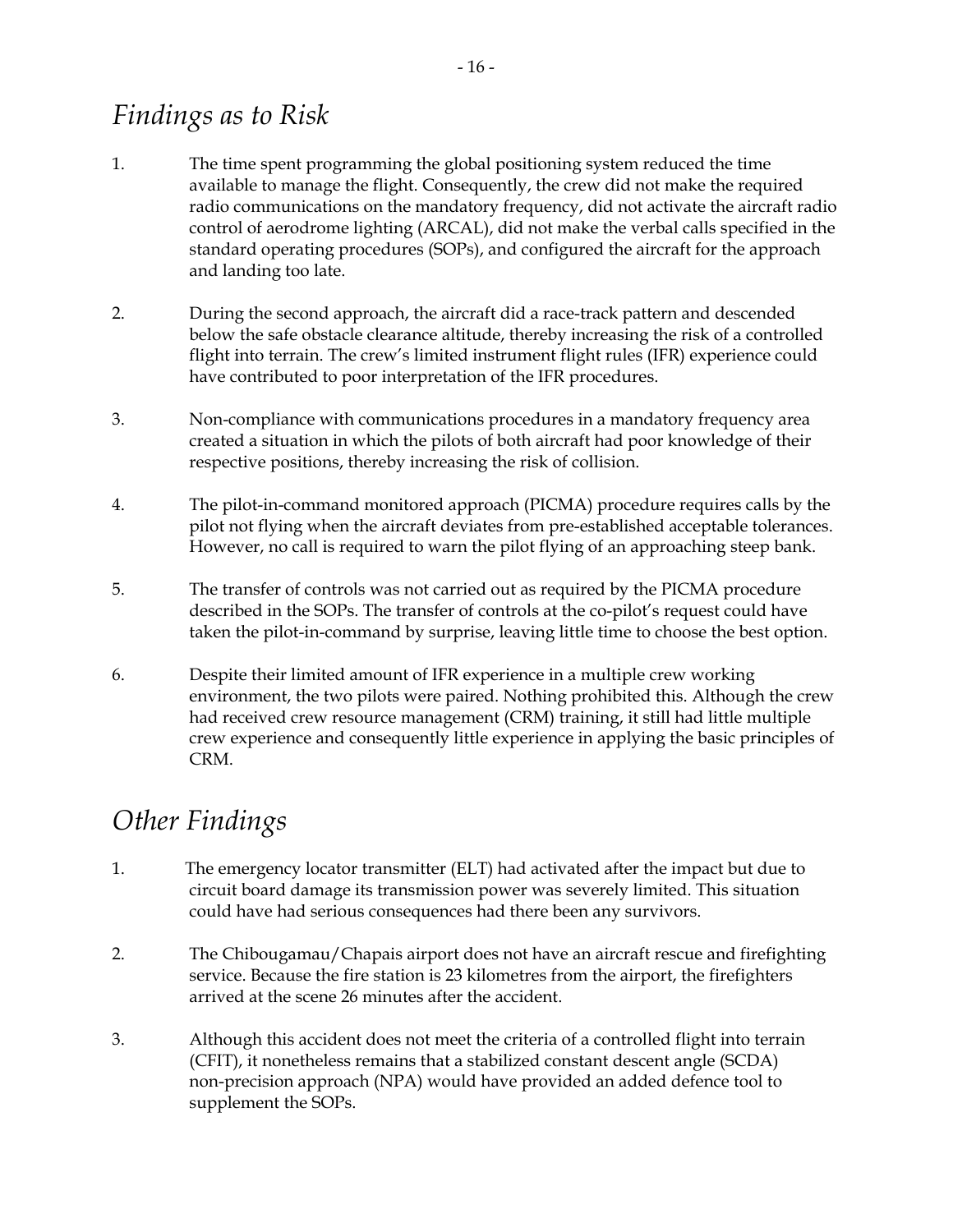- 4. After the late call within the mandatory frequency (MF) area, the specialist at the Québec flight information centre asked the crew about its familiarity with the MF area while the aircraft was in a critical phase of the first approach, which was approaching the minimum descent altitude (MDA). This situation could have distracted the flight crew while they completed important tasks.
- 5. The standard checklist used by the flight crew made no reference to the enhanced ground proximity warning system (EGPWS). Therefore, the crew was not prompted to check it to ensure that it was properly activated before departure.

### *Safety Action*

#### *Action Taken*

On 22 November 2007, Air Creebec signed a service agreement with an external firm to provide the crews of the Beechcraft A100 and Embraer 110 with additional training on a flight simulator. During this training, the crew resource management principles would be reviewed and integrated into the simulated flight scenarios. A general review of instrument flight rules and procedures, operating procedures in uncontrolled airspace, and compliance with standard operating procedures (SOPs) will be integral parts of the training.

*This report concludes the Transportation Safety Board's investigation into this occurrence. Consequently, the Board authorized the release of this report on 07 October 2008.* 

*Visit the Transportation Safety Board's Web site (www.tsb.gc.ca) for information about the Transportation Safety Board and its products and services. There you will also find links to other safety organizations and related sites.*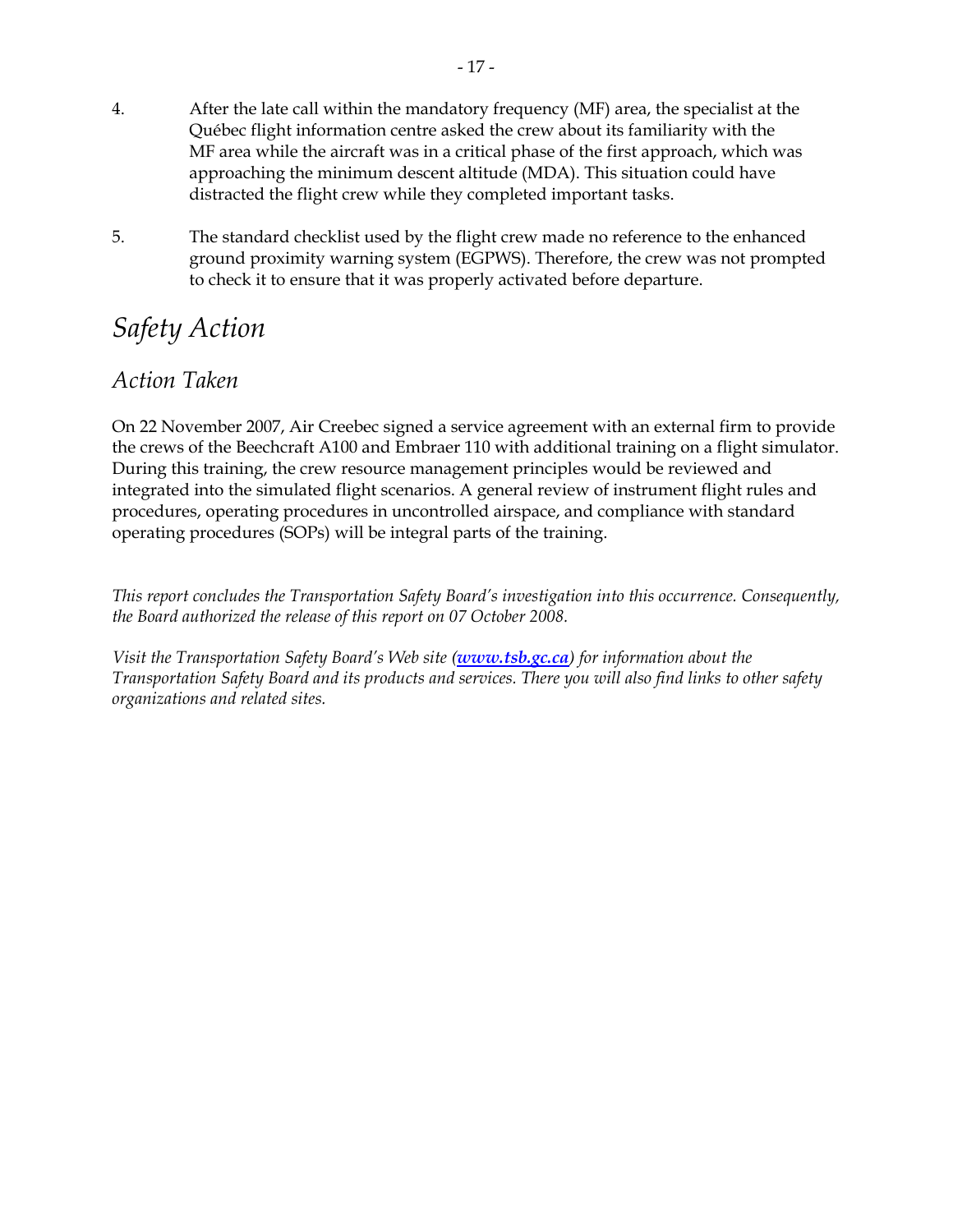### *Appendix A — NDB/DME RWY 05 approach for Chibougamau/Chapais*

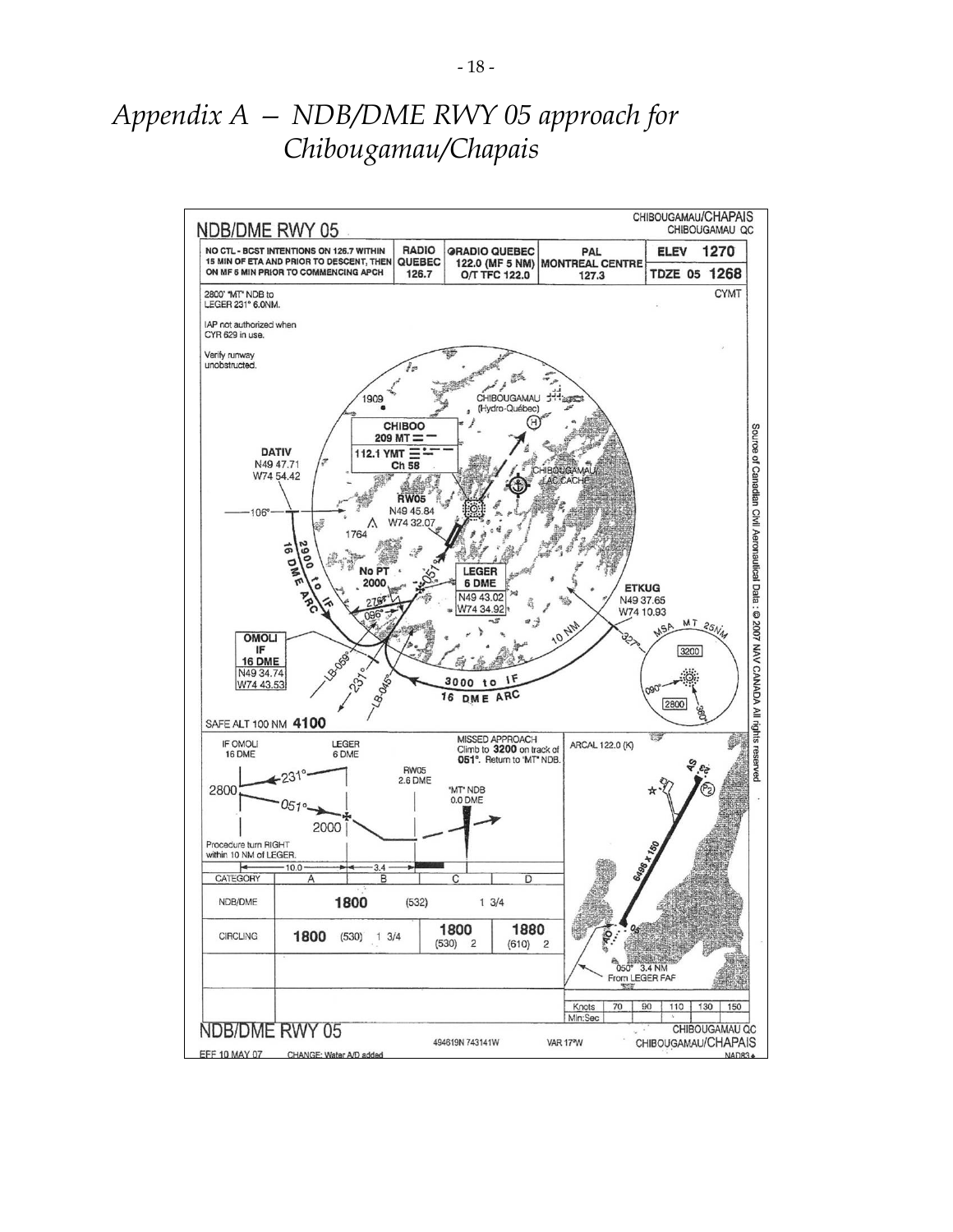### *Appendix B — RNAV (GNSS) RWY 05 approach for Chibougamau/Chapais*